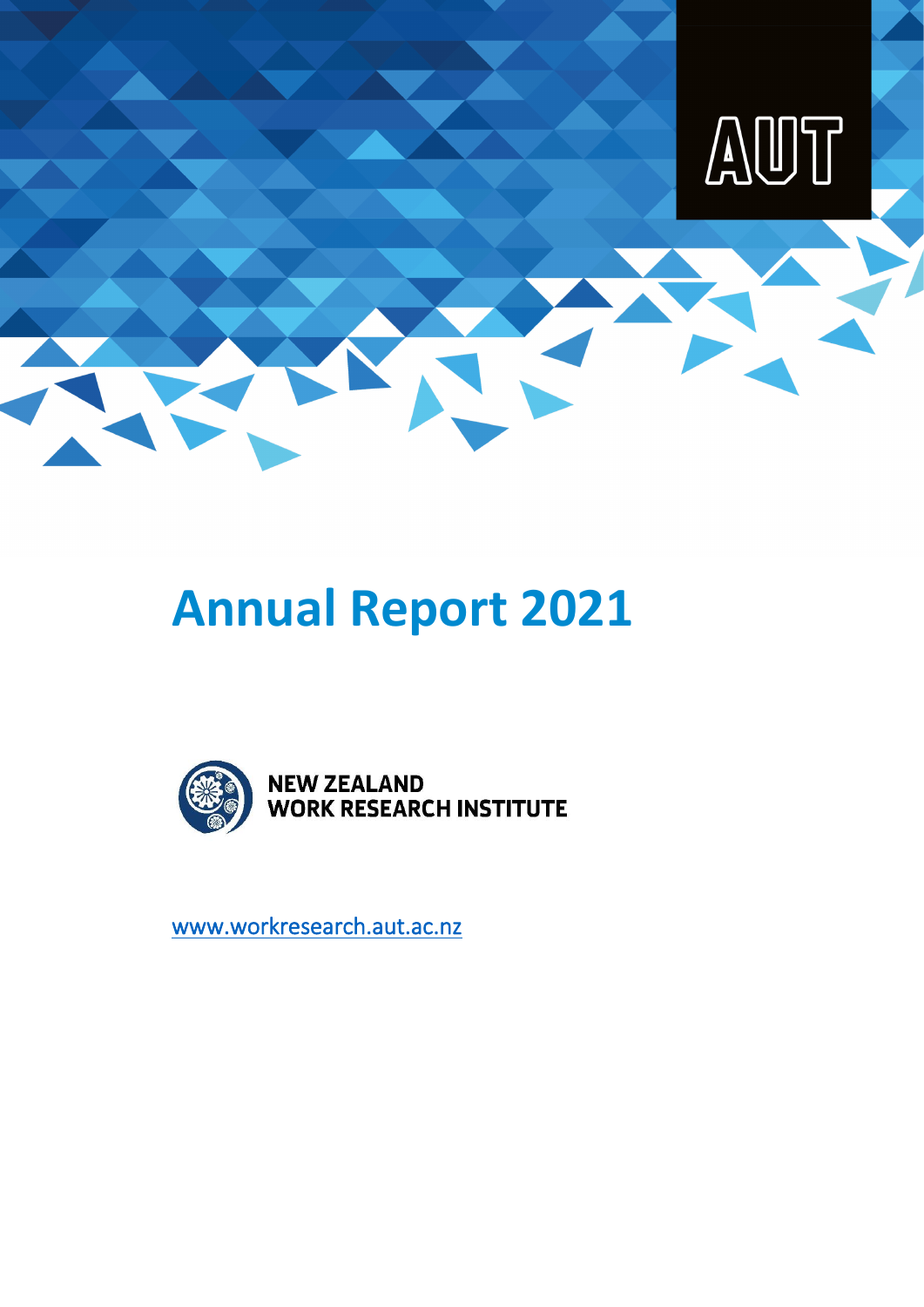## Contents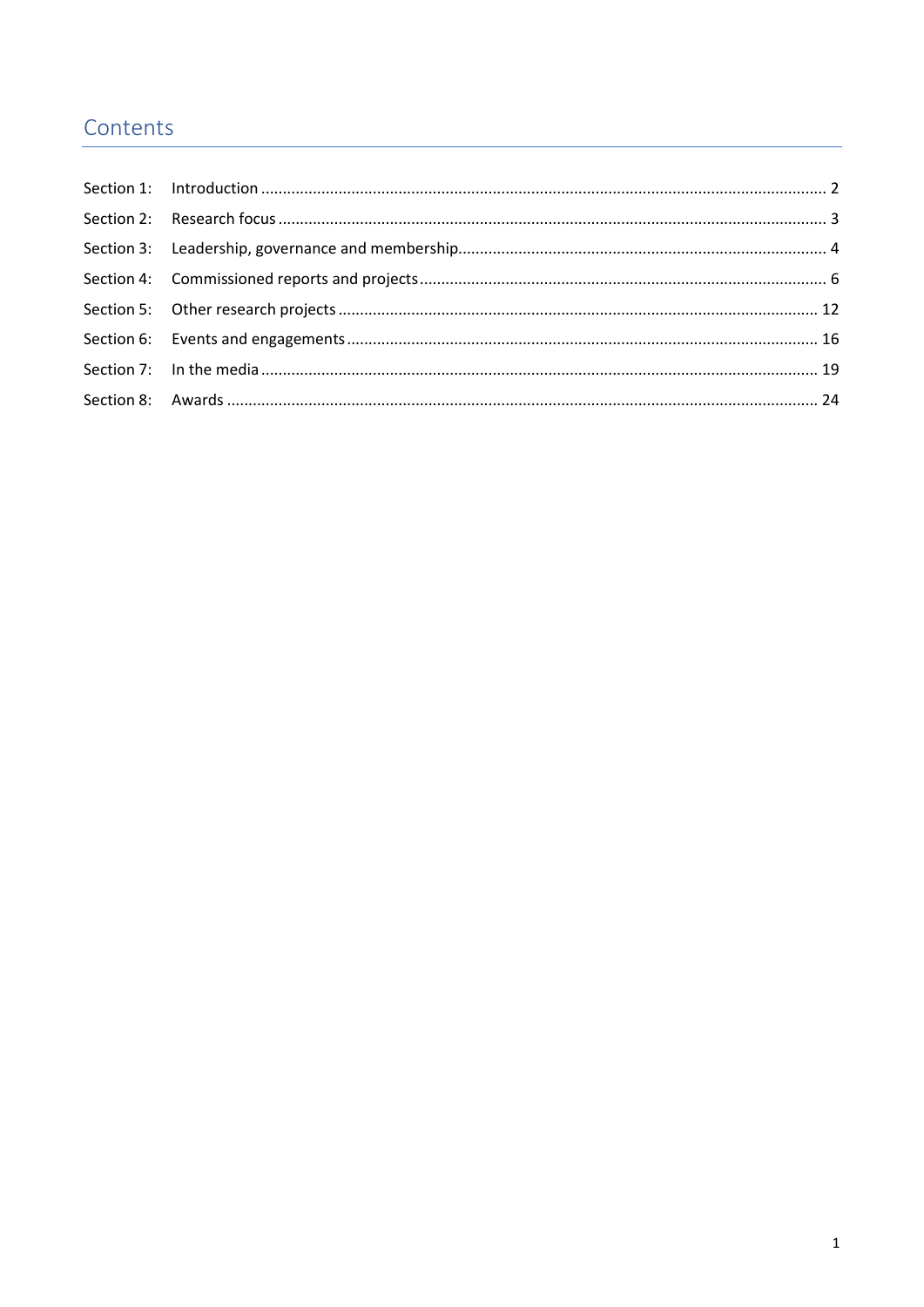## <span id="page-2-0"></span>Section 1: Introduction

The New Zealand Work Research Institute (NZWRI) provides multidisciplinary, inquiry-driven research with social impact. In 2021, NZWRI received approximately \$2m in external funding grants, and many of the funded projects are detailed in Section 4.

The broad goals of NZWRI, as well as current key strategic priorities are outlined below:  $1$ 

#### Goals:

- 1. Our research will be recognised nationally and internationally for its excellence in our key research areas that concern people and work: employment relations; wellbeing and performance, labour market outcomes, diversity in the workplace, and the role of technology.
- 2. Our researchers will produce knowledge that can inform the development of public policy and produce real-world outcomes.
- 3. We will be regarded as a hub for New Zealand research (regarding people and work) and associated engagement activity.
- 4. External stakeholders (both the private and public sector) will engage with us because they recognise our leadership in our key research areas (see page 3) and that we are responsive to their research needs in key work and employment issues.

## Key Strategic Priorities:

- 1. Connectivity and engagement with government, business and community. Strong emphasis on research translation, and dissemination of research findings to relevant external stakeholders.
- 2. The production of research that is of relevance to the government, business and community (at both the local and international level, with an emphasis on local NZ relevance).
- 3. a) Engagement and active involvement of Faculty of Business, Economics and Law staff in the Institute and its associated research groups; b) Engagement and active involvement of AUT staff outside of the Faculty of Business, Economics and Law, (in addition to external stakeholders), in pursuit of a multidisciplinary and collaborative approach to our research agenda.
- 4. The development of external research income accompanied by building research capacity.

<sup>&</sup>lt;sup>1</sup> For more information about the Institute, either visit the website at [www.workresearch.aut.ac.nz](http://www.workresearch.aut.ac.nz/) or email [work.research@aut.ac.nz](mailto:work.research@aut.ac.nz)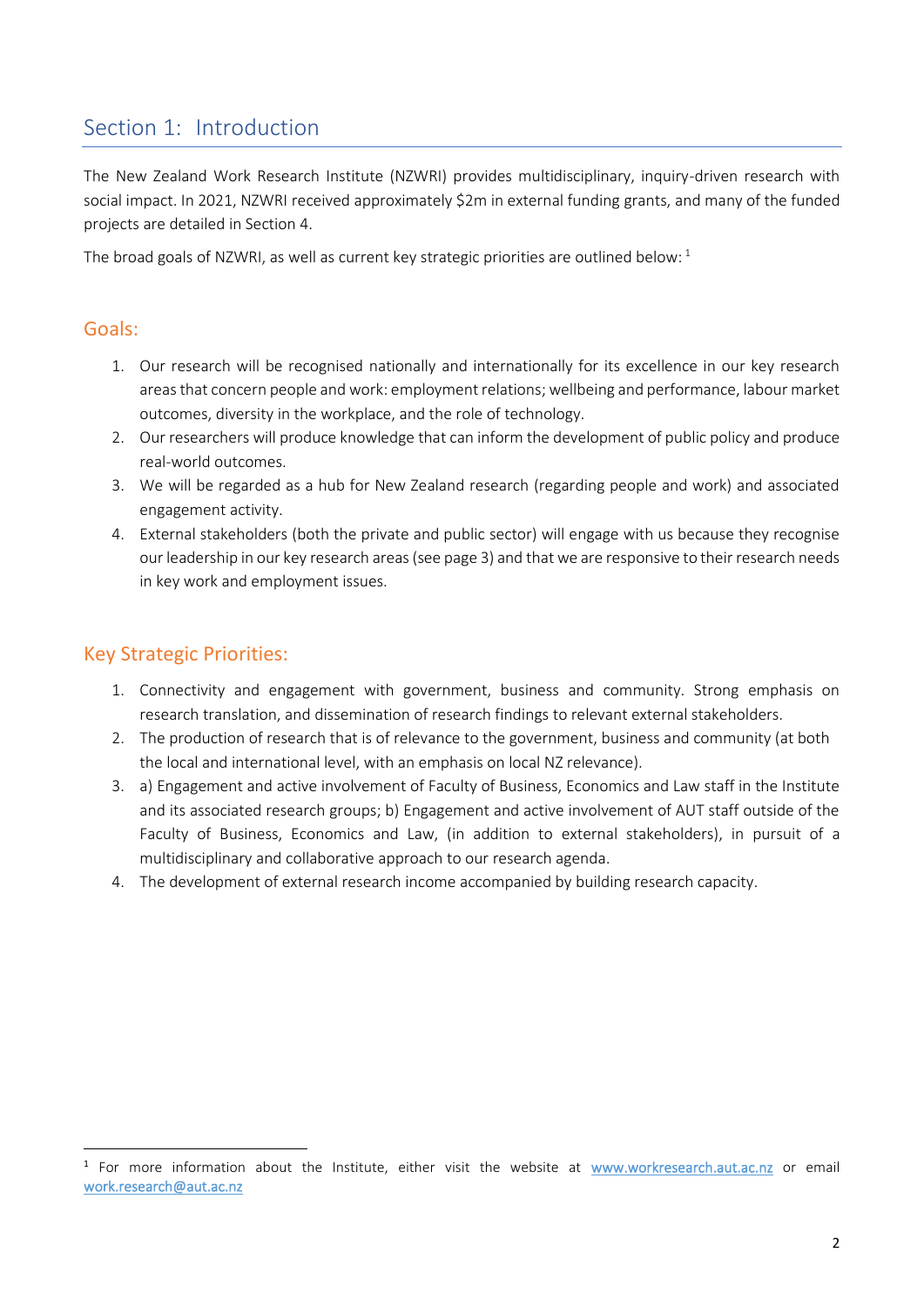## <span id="page-3-0"></span>Section 2: Research focus

We place emphasis on a multidisciplinary and collaborative approach and rank engagement with external stakeholders as a high priority. The broad nature of our research is visually represented by the 11 research themes infographic below. Projects undertaken by our 7 research groups often overlap several of these research themes. We added a new research group in late 2021, the Community Research Group. The primary agenda of this group is based on two broad objectives:

- 1. Evaluating whether existing public welfare policies support social inclusion of diverse and traditionally marginalised communities in NZ, such as previously convicted, low-paid, and indigenous and ethnic groups; and
- 2. Analysing well-being characteristics of socio-economically vulnerable population in NZ and identifying scope for welfare promotion policies.



For more information about each group's objectives, ongoing projects, and members, see our [website.](https://workresearch.aut.ac.nz/)

#### Our research strengths

While our research streams take on a broad perspective, our research strengths have been narrowed down to two main areas of focus – Big Data and Primary Surveys. When used together, our [mixed methods](https://workresearch.aut.ac.nz/research/mixed-methods) approach offers our research additional precision to help inform policy.

We employ large administrative datasets which provides evidence-based research on a range of social issues to help inform policy direction. Our research is primarily NZ focused and utilises the Integrated Data Infrastructure (IDI) – a large research database containing microdata about people and households in NZ.

#### BIG DATA PRIMARY SURVEYS

We conduct cross-sectional and longitudinal surveys at national, local and workplace levels. Our surveys encompass both qualitative and quantitative techniques, and cover a wide range of social issues related to people and work.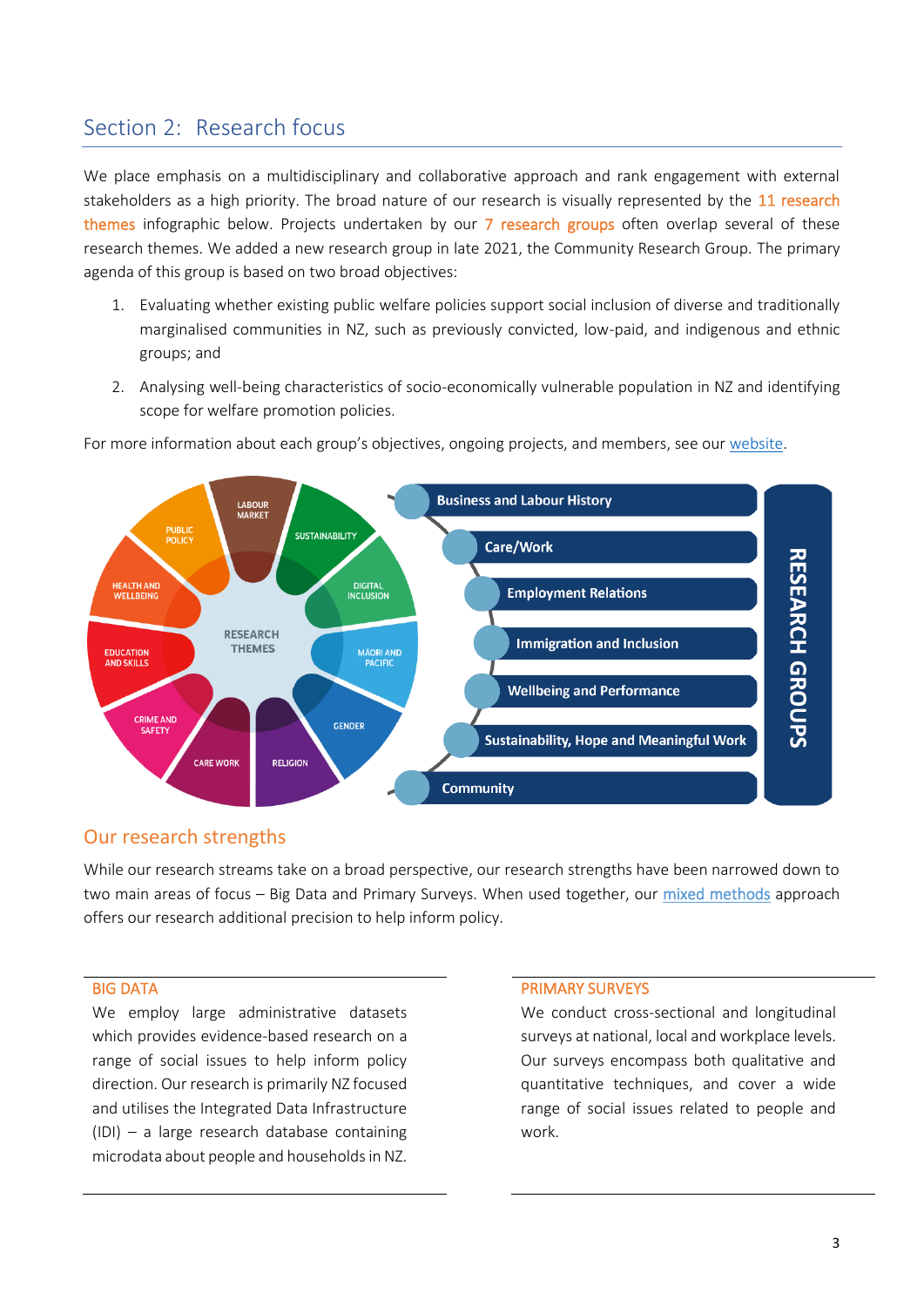## <span id="page-4-0"></span>Section 3: Leadership, governance and membership

#### Our team<sup>2</sup>

Gail Pacheco Director Alexandra Turcu **Research Officer** Katherine Ravenswood Leadership Team Marcus Ho **Leadership Team** Erling Rasmussen Leadership Team Antonio Díaz Andrade **Leadership Team** Marjolein Lips-Wiersma Leadership Team Mary Hedges **Research Developer** Tony Burton Visiting Research Fellow Leon Iusitini **PhD** Student Alex Mazzone-Pitt **Research Assistant** Tamara Tesolin **Institute Manager** 

Jarrod Haar Associate Director (Human Resource Management) Lisa Meehan Associate Director (Economics and Research) Alexander Plum Senior Postdoctoral Research Fellow, Leadership Team Kabir Dasgupta Senior Postdoctoral Research Fellow Thomas Schober Senior Postdoctoral Research Fellow Christopher Erwin Postdoctoral Research Fellow Juliane Hennecke  $\sim$  Postdoctoral Research Fellow<sup>3</sup> Linda Tran **Research Officer**, PhD Student Summer Staninski **Institute Administrator, Research Assistant** 

#### Research groups

Business and Labour History Group Lead researcher: Associate Professor Simon Mowatt

Care/Work Research Group Lead researcher: Associate Professor Katherine Ravenswood

Employment Relations Research Group Lead researcher: Professor Erling Rasmussen

Immigration and Inclusion Research Group Lead researcher: Professor Edwina Pio

Wellbeing and Performance Research Group Lead researcher: Dr Marcus Ho

Sustainability, Meaningful Work and Well-being Group Lead researcher: Professor Marjo Lips-Wiersma

Community Research Group Lead researchers: Dr Kabir Dasgupta and Dr Alexander Plum

<sup>&</sup>lt;sup>2</sup> In addition to those listed above, the Institute includes more than 70 internal AUT members and 90 external research associates. A full list of members and research associates can be foun[d here.](https://workresearch.aut.ac.nz/people/who-we-work-with)

<sup>&</sup>lt;sup>3</sup> Juliane left NZWRI in October 2021 but remains strongly affiliated with the group as a Research Associate.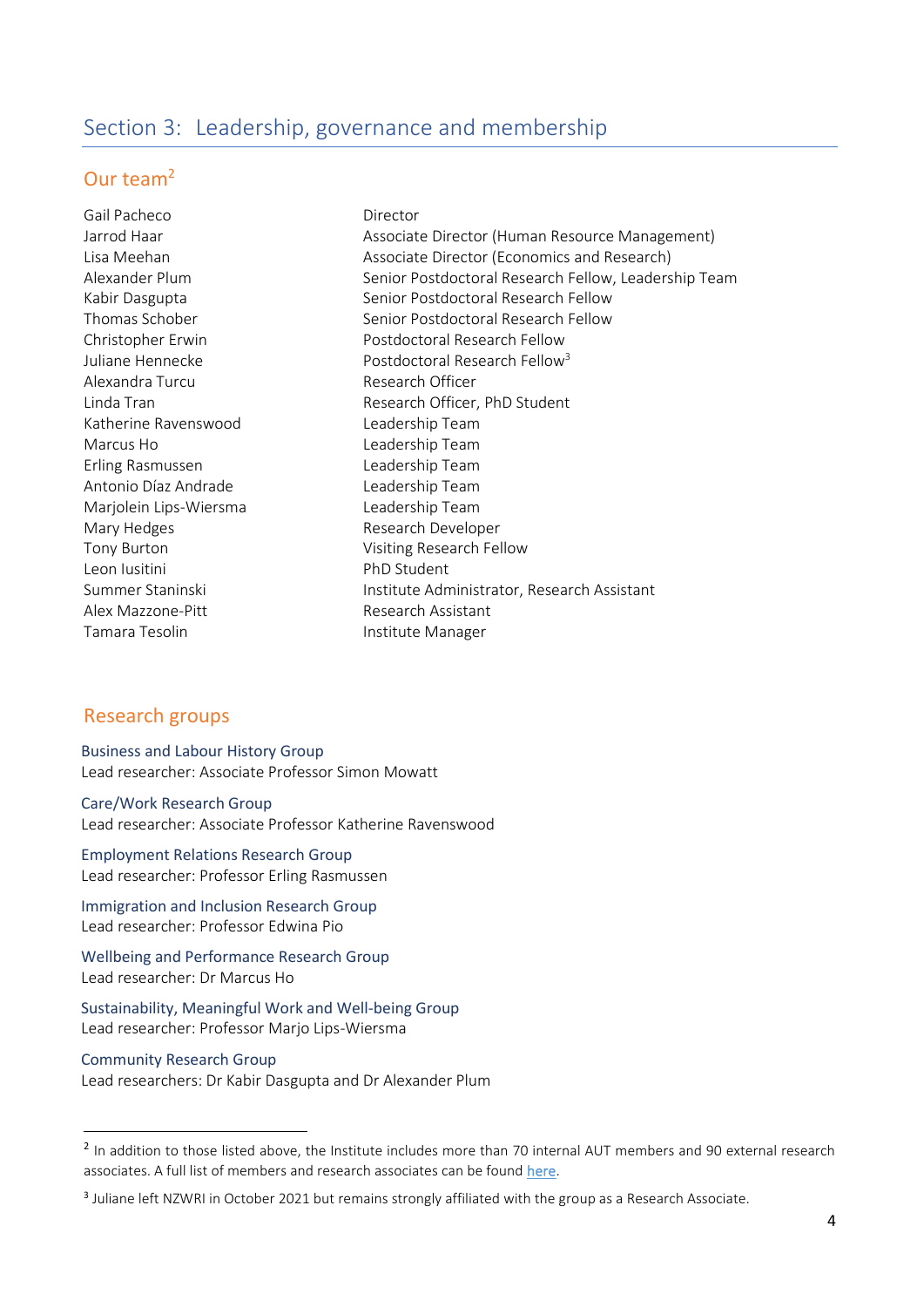## Advisory

The advisory process is incorporated in all our projects. Advisory project members comprise key leaders from government, business and the community. These members contribute informed comment on our activities and assist in ensuring NZWRI is undertaking research that is relevant to our stakeholders. Two current examples of advisory groups for selected research projects are listed below.

#### **Disparities in Healthcare Access**

#### *Ethnic differences in the uptake of healthcare services: A Microanalysis*

This project uses Growing Up in New Zealand data and aims to quantify the contribution of different factors (accessibility, mobility, socio-economic, parental and child characteristics) to ethnic gaps in healthcare service uptake. The key goal is to provide potential policy drivers to assist in closing these gaps.

- Ministry of Health
- Oranga Tamariki Research and Evaluation
- The Immunisation Advisory Centre
- Waikato DHB
- Auckland Regional Dental Service
- Alliance Health Plus PHO, and
- Manaia Health PHO.

#### **Low Literacy and Numeracy**

#### *The expression, experience and transcendence of low skills in Aotearoa New Zealand*

Using a range of empirical methods with PIAAC (Programme for the International Assessment of Adult Competencies) data, as well as administrative data in the IDI (Integrated Data Infrastructure), this research programme will build a detailed, population-wide picture of those with low literacy and/or numeracy skills.

- Ministry of Education
- Literacy Aotearoa
- Business NZ
- NZ Council of Trade Unions
- Ministry of Social Development
- AKO Aotearoa
- Te Puni Kokiri
- Ministry of Pacific Peoples
- Tertiary Education Commission, and
- NZ Council for Educational Research.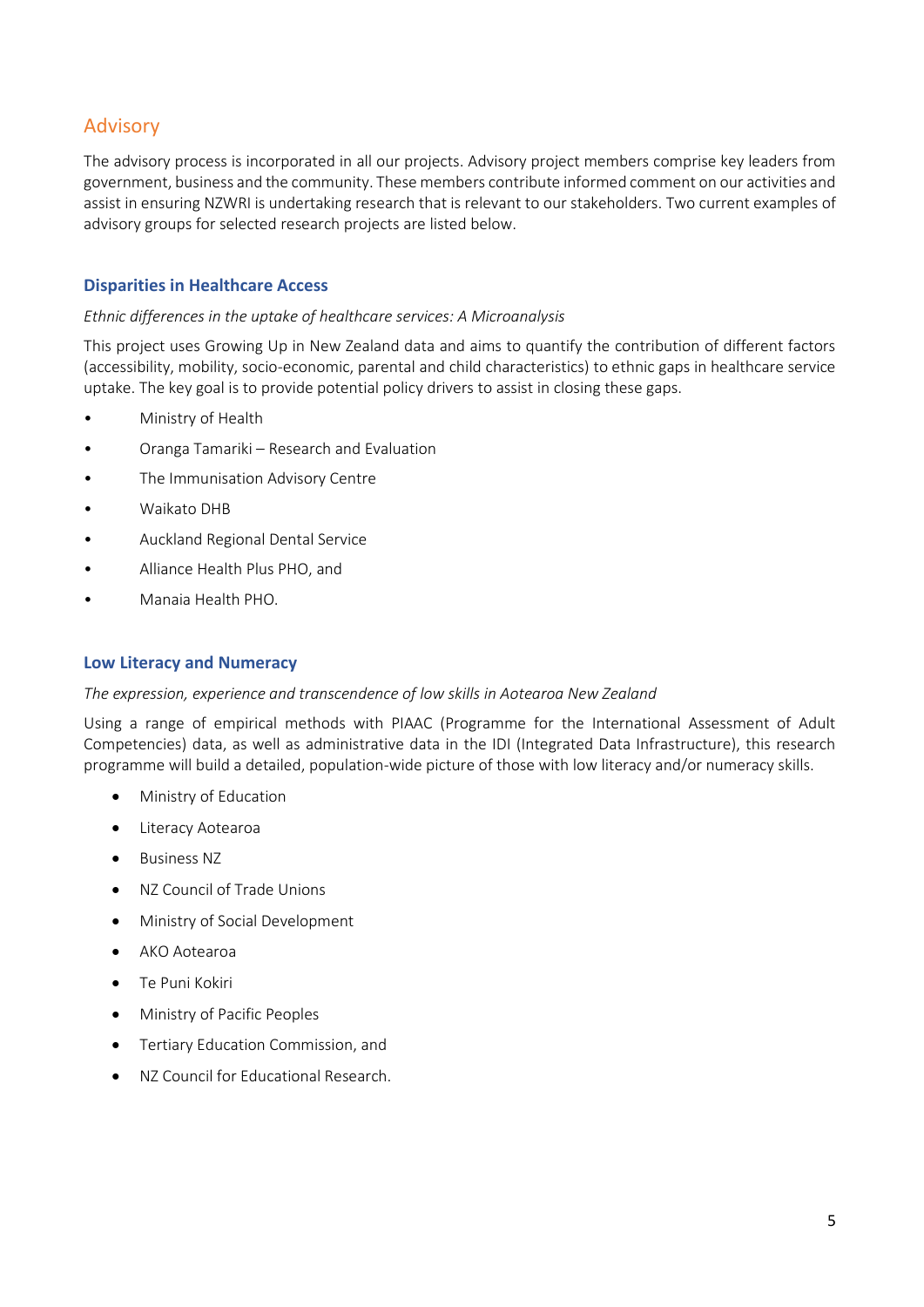## <span id="page-6-0"></span>Section 4: Commissioned reports and projects

The following examples are key 2021 research projects that received external funding with their outputs (only selected journal articles and reports are listed under the output umbrella, therefore not the various seminars and conference presentations – for brevity's sake).

#### **InternetNZ**

*Project*: World Internet Project 2021



*Team*: Antonio Díaz Andrade, Mary Hedges, Gail Pacheco and Alexandra Turcu

*Description*: This is a longitudinal survey investigating New Zealander's usage of and attitudes towards the internet. It is part of an international project that compares the uptake and social impacts of ICT in more than 30 partner countries. This year's iteration included an added focus on the impact of the Covid-19 national lockdown on internet use patterns.

*Timeframe*: 2020 – 2021

*Research output:* 

• Díaz Andrade A., Hedges, M., Pacheco, G. & Turcu, A. (2021). *[The World Internet Project New Zealand](https://workresearch.aut.ac.nz/__data/assets/pdf_file/0007/571129/WIP-2021-Final_Nov.pdf)  [2021](https://workresearch.aut.ac.nz/__data/assets/pdf_file/0007/571129/WIP-2021-Final_Nov.pdf)*. Auckland.

#### **NZ Women's Empowerment Principles**

*Project*: NZ Women's Empowerment Principles Survey 2021

*Team*: Gail Pacheco and Summer Staninski



*Description*: The aim of this survey is to uncover policies and practices within New Zealand's largest organisations on behalf of the United Nations Women, with a specific focus on Women's Empowerment Policies. This year there was also an added focus on the March 2020 lockdown and Māori and Pasifika women.

*Timeframe*: March 2021 – November 2021

*Research output:* 

- Pacheco, G. & Staninski, S. (2021). *[2021 New Zealand Women's Empowerment Principles Survey Report](https://workresearch.aut.ac.nz/__data/assets/pdf_file/0010/569296/UNWEPS_report_Final.pdf)*. NZ Work Research Institute. Auckland, NZ.
- Pacheco, G. & Staninski, S. (2021). *[2021 New Zealand Women's Empowerment Principles Survey Report](https://workresearch.aut.ac.nz/__data/assets/pdf_file/0014/580010/WEPS-handout-2021_final-update_v2.pdf)  – [Summary sheet](https://workresearch.aut.ac.nz/__data/assets/pdf_file/0014/580010/WEPS-handout-2021_final-update_v2.pdf)*. NZ Work Research Institute. Auckland, NZ.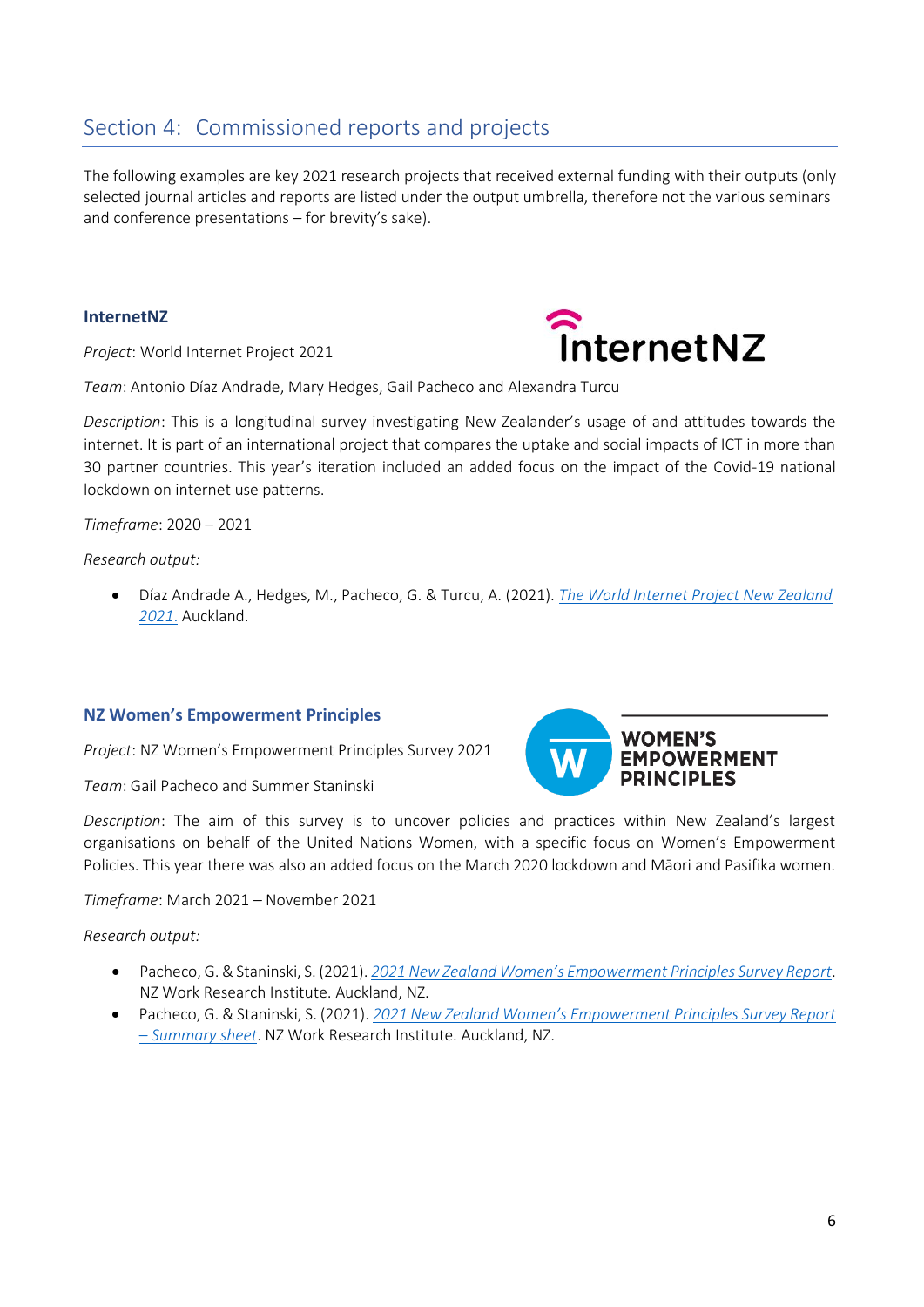#### **MBIE Research Program Endeavour Fund**

*Project*: The expression, experience and transcendence of low-skill in Aotearoa New Zealand



MINISTRY OF BUSINESS, **INNOVATION & EMPLOYMENT** 

*Team*: NZWRI members, a range of external researchers [\(see the project webpage for more details\)](https://workresearch.aut.ac.nz/research/low-literacy-and-numeracy-research)

*Description*: The overarching goal of this project is to provide policy recommendations to improve life-course trajectories and socio-economic outcomes of adults living with low literacy and/or numeracy (L+N) skills. This research is aimed at shaping the ways in which we deal with literacy and numeracy issues in NZ with a focus on effective intervention.

*Timeframe*: 2019 – 2024

*Research output in 2021:*

- Furness, J., Hedges, M., Piercy-Cameron, G. (2021). *[Adult literacy and numeracy intervention landscape](https://workresearch.aut.ac.nz/__data/assets/pdf_file/0004/549607/ADULT-LITERACY-AND-NUMERACY-INTERVENTION-LANDSCAPE-IN-AOTEAROA-NEW-ZEALAND_3.pdf)  [in Aotearoa New Zealand](https://workresearch.aut.ac.nz/__data/assets/pdf_file/0004/549607/ADULT-LITERACY-AND-NUMERACY-INTERVENTION-LANDSCAPE-IN-AOTEAROA-NEW-ZEALAND_3.pdf)*. NZ Work Research Institute. Auckland, NZ.
- Plum, A., Pacheco, G., & Dasgupta, K. (2021). [When There is No Way Up: Reconsidering Low‐paid Jobs](https://workresearch.aut.ac.nz/__data/assets/pdf_file/0008/522791/Reconsidering-Low-Paid-jobs-as-stepping-stones.pdf)  a[s Stepping‐stones.](https://workresearch.aut.ac.nz/__data/assets/pdf_file/0008/522791/Reconsidering-Low-Paid-jobs-as-stepping-stones.pdf) *Economic Record*.

#### **MSD New User Grant**

*Project*: Fathers' Household and Childcare Involvement

*Team*: Juliane Hennecke, Gail Pacheco, Lisa Meehan and Alexandra Turcu

*Description*: This project will explore the involvement of New Zealand fathers in their children's upbringing and other domestic duties by looking at: fathers' time investment from quantitative and qualitative perspectives, the external and internal determinants of paternal time investment, the consequences of different levels of parental involvement for children's later cognitive and non-cognitive outcomes.

*Timeframe*: April 2021 – March 2022

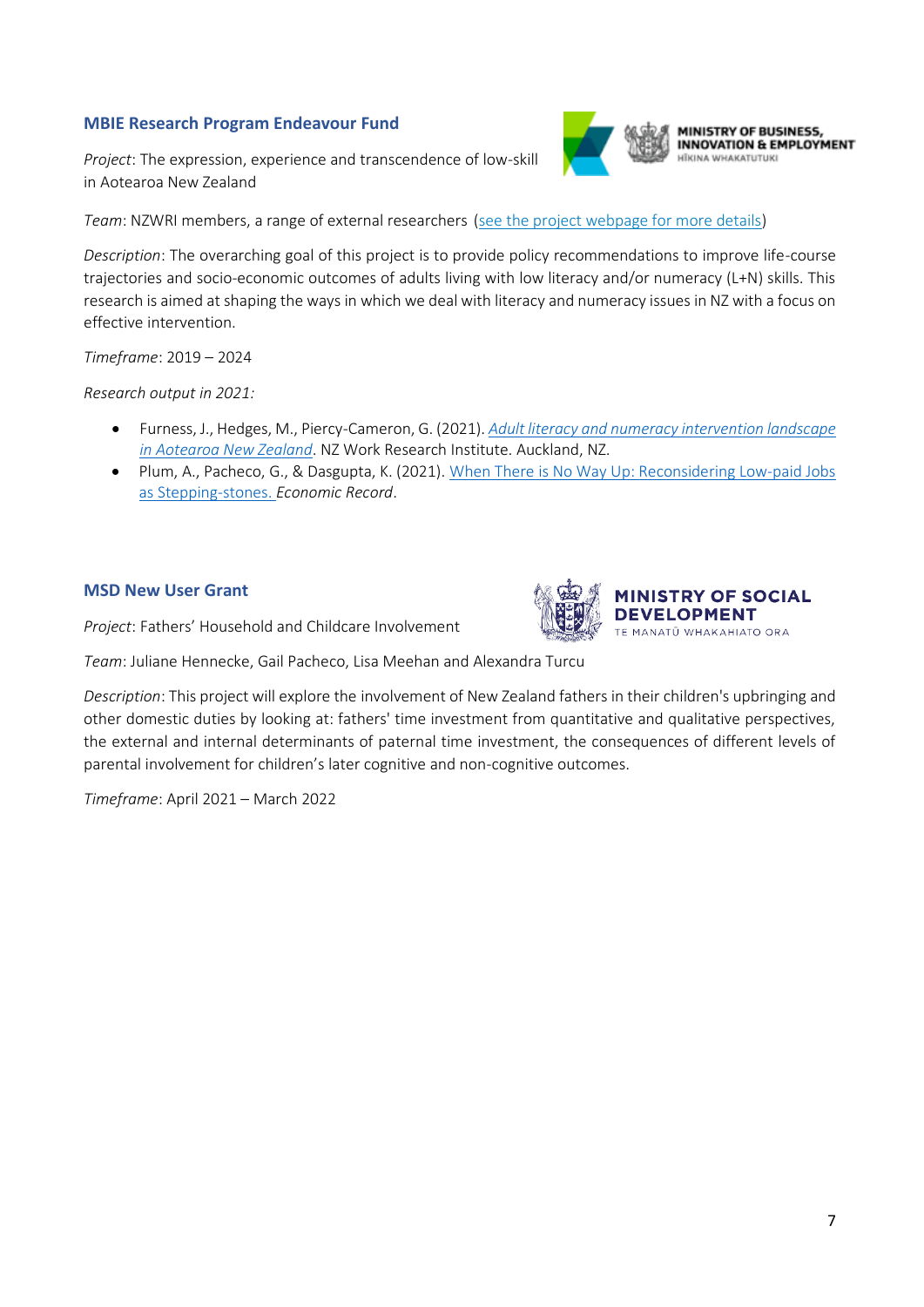#### **Ministry of Health Funding**

*Project*: Capping gambling in NZ: The effectiveness of local government policy intervention



*Team*: Gail Pacheco, Christopher Erwin, Alexandra Turcu and Kirdan Lees

*Description*: The Ministry of Health commissioned NZWRI and Sense Partners to undertake a socio-econometric analysis of the effects of the Local Government New Zealand 'sinking lid' policies on the availability of Class 4 gambling machines and associated gambling behaviour in New Zealand communities.

*Timeframe*: July 2019 – September 2020

*Research output:* 

- Erwin, C., Lees, K., Pacheco, G. & Turcu, A. (2020). *[Capping gambling in NZ: The effectiveness of local](https://workresearch.aut.ac.nz/__data/assets/pdf_file/0009/551844/CAPPING-GAMBLING-IN-NZ1.pdf)  [government policy intervention](https://workresearch.aut.ac.nz/__data/assets/pdf_file/0009/551844/CAPPING-GAMBLING-IN-NZ1.pdf)*. NZ Work Research Institute. Auckland, NZ.
- Erwin, C., Pacheco, G., & Turcu, A. (2021)[. The Effectiveness of Sinking Lid Policies in Reducing Gambling](https://link.springer.com/article/10.1007/s10899-021-10069-4)  [Expenditure.](https://link.springer.com/article/10.1007/s10899-021-10069-4) *Journal of Gambling Studies*, 1-20.
- NZWRI (2021). *[Policy Responses to Gambling in NZ: Non-Casino Gambling Machines](https://workresearch.aut.ac.nz/__data/assets/pdf_file/0008/569285/Gambling_oct21.pdf)*. NZ Work Research Institute. Auckland, NZ.

#### **HRC Health Delivery Research Activation Grant**



*Project*: Workplace violence in home care settings

*Team*: Katherine Ravenswood, Betty Ofe-Grant, Julie Douglas and Fiona Macdonald

*Description*: This project investigates the complex context of workplace violence in home care settings in New Zealand. It aims to establish the evidence needs for research that can inform policy decisions to prevent and better deal with workplace violence in home care settings. It focuses on three specific contexts: community support, disability support and family carers. The purpose is to improve the health and wellbeing of care workers in these settings so that they can safely provide quality care and support.

*Timeframe*: 2020 – 2022

#### **HRC Health Delivery Research Activation Grant**

*Project*: Understanding the Implementation of the 2017 Pay Equity Settlement

*Team*: Julie Douglas and Katherine Ravenswood



**DIC DZ** Health Research Council

*Description:* This project began in 2019 working with the Caring Counts Coalition and the Human Rights Commission of New Zealand to understand the impact of the 2017 Pay Equity Settlement on managers and employees in the residential aged care, home and community care, disability support, mental health and addiction support sectors.

*Timeframe*: 2020 – 2022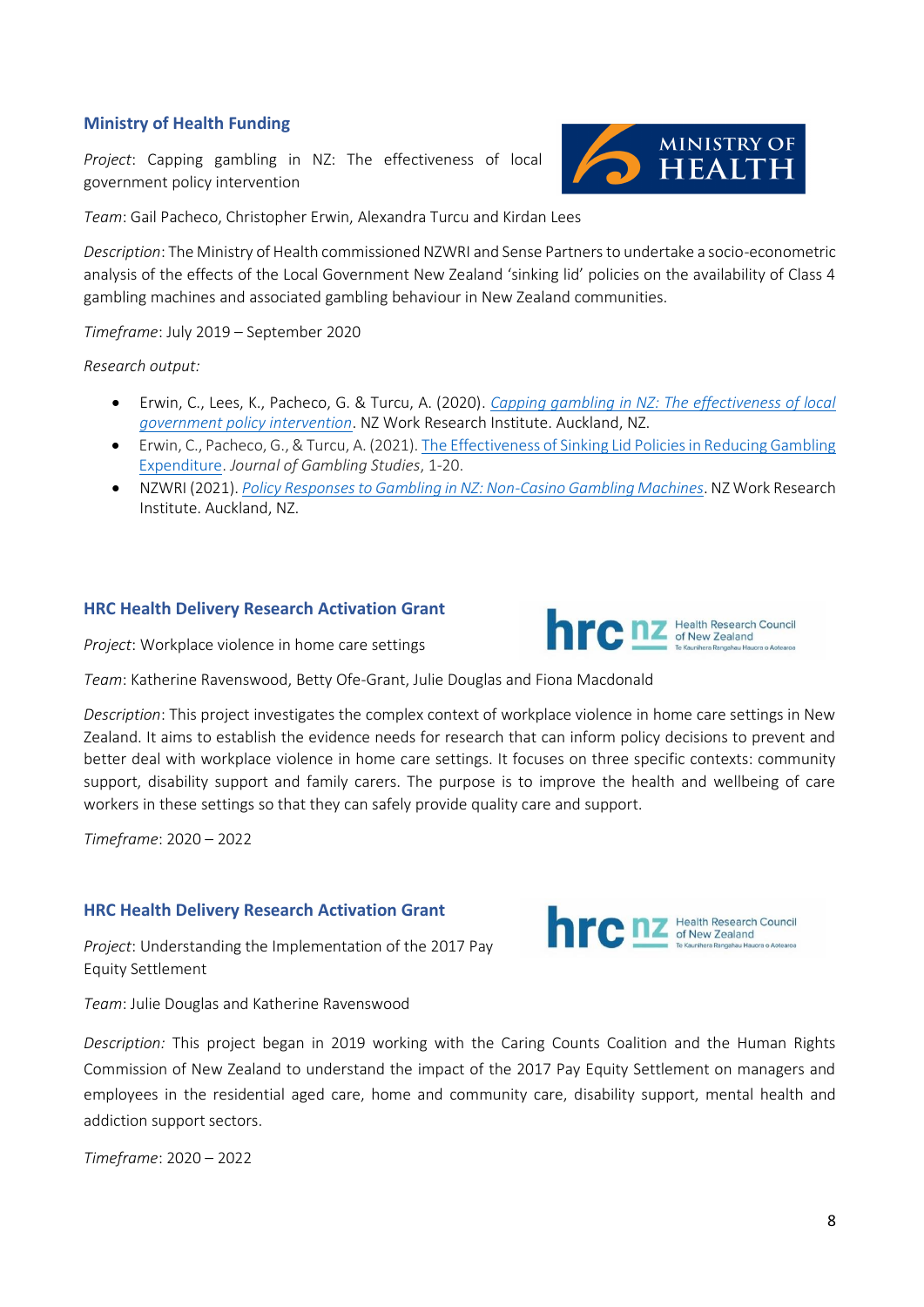#### **HRC Health Delivery Research Activation Grant**

*Project:* Inquiry into the wellbeing of community-based midwives

*Team:* Tagonei Mharapara, Janine Clemons, Nimbus Staniland and Katherine Ravenswood

*Description:* This project began in 2019 working with the Caring Counts Coalition and the Human Rights Commission of New Zealand to understand the impact of the 2017 Pay Equity Settlement on managers and employees in the residential aged care, home and community care, disability support, mental health and addiction support sectors.

*Timeframe:* 2020 – 2021

*Research output:*

• Clemons, J. H., Gilkison, A., Mharapara, T. L., Dixon, L., & McAra-Couper, J. (2021). [Midwifery Job](https://reader.elsevier.com/reader/sd/pii/S1871519220303218?token=0FB56D1270B1BFC42CEE4AA8FE6498206B0533A54CEF0D306720B60DAD648BF3C45B7A421FEF591BD60F231CADA120FE&originRegion=us-east-1&originCreation=20220208214323)  [Autonomy in New Zealand: I do it all the time.](https://reader.elsevier.com/reader/sd/pii/S1871519220303218?token=0FB56D1270B1BFC42CEE4AA8FE6498206B0533A54CEF0D306720B60DAD648BF3C45B7A421FEF591BD60F231CADA120FE&originRegion=us-east-1&originCreation=20220208214323) *Women and Birth, 34*(1), 30-37.

#### **WorkSafe New Zealand**

*Project*: Workplace safety and the future of work in NZ



**DIC DZ** Health Research Council

*Team*: Juliane Hennecke, Lisa Meehan, Gail Pacheco and Nicholas Watson

*Description*: This report examines the relationship between future-of-work trends and workplace health and safety outcomes using information on work-related injury claims. We take advantage of Stats NZ's integrated data, which provides rich information on work-related injuries that can be related to the characteristics of workers and their workplaces via an extensive set of linked administrative and survey data.

*Timeframe*: 2020 – 2021

*Research output*:

- Hennecke, J., Meehan, L., & Pacheco, G. (2021). *[Workplace safety and the future of work in NZ](https://workresearch.aut.ac.nz/__data/assets/pdf_file/0010/527824/NZWRI-WorkSafe-report-final-Feb-2021-final-report-v2.pdf)*. NZ Work Research Institute. Auckland, NZ.
- Meehan, L., Pacheco, G. & Watson, N. (2021). *[Workplace safety and the future of](https://workresearch.aut.ac.nz/__data/assets/pdf_file/0009/527823/NZWRI-WorkSafe-literature-review-Feb-2021-final-v2.pdf) work in NZ - literature [review](https://workresearch.aut.ac.nz/__data/assets/pdf_file/0009/527823/NZWRI-WorkSafe-literature-review-Feb-2021-final-v2.pdf)*. NZ Work Research Institute. Auckland, NZ.
- Hennecke, J., Meehan, L., & Pacheco, G. (2021). *[Workplace safety and the future of work in NZ -](https://workresearch.aut.ac.nz/__data/assets/pdf_file/0011/527825/NZWRI-WorkSafe-SUPPLEMENTARY-report-final-Feb-2021-v2.pdf) [Supplementary report](https://workresearch.aut.ac.nz/__data/assets/pdf_file/0011/527825/NZWRI-WorkSafe-SUPPLEMENTARY-report-final-Feb-2021-v2.pdf)*. NZ Work Research Institute. Auckland, NZ.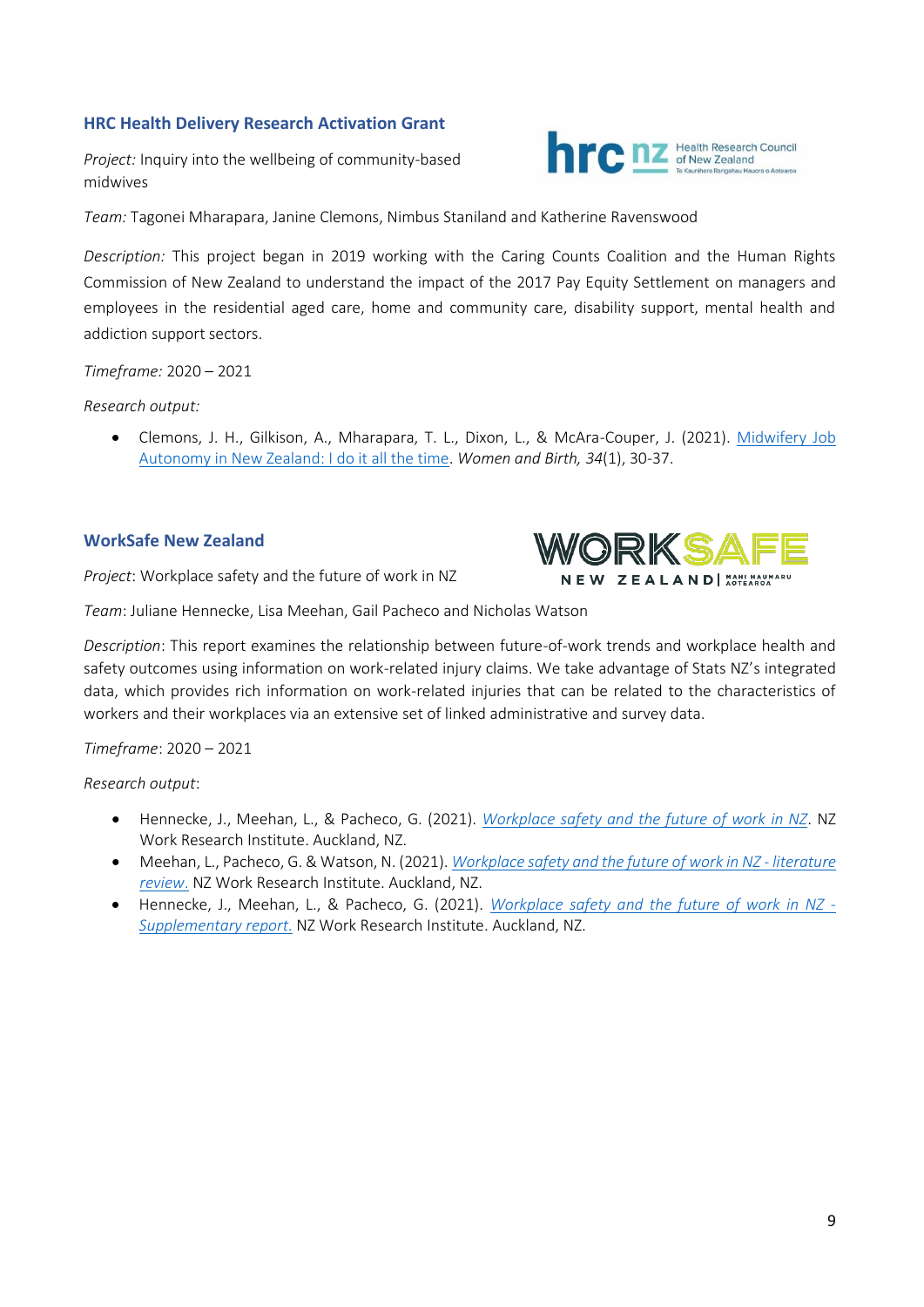#### **NZ Industrial Relations Foundation Fund**

*Project*: The Future of Work in NZ: An empirical examination

*Team*: Lisa Meehan and Nicholas Watson

*Description*: This research examines the adoption of future-of-work (FoW) practices, processes and technology in New Zealand workplaces. It investigates a variety of practices associated with the FoW, covering areas such as employee engagement and inclusion policies, flexible leave and work options, automation and digitalisation, and the use of collective agreements and non-standard work.

*Timeframe*: 2020 – 2021

*Research output*:

• Meehan, L. & Watson, N. (2021). *[The future of work in New Zealand: An empirical examination](https://workresearch.aut.ac.nz/__data/assets/pdf_file/0004/500278/NZWRI-IRF-report-Mar-19-final.pdf)*. NZ Work Research Institute. Auckland, NZ.

#### **The Rockwool Foundation**

*Project*: The demography of immigration and crime

*Team*: Peer Skov and Livvy Mitchell

*Description*: The research uses register data available from Statistics Denmark to analyse the link between immigration and crime in Denmark. The research focuses on both immigrants and their children. This research provided two new research angles on the link between immigration and crime by a) focusing on the victims of immigrants' and descendants' crimes, and b) focusing on the context-dependence of the immigration-crime link across countries.

*Timeframe*: 2019 – 2021

#### **Health Research Council**

*Project:* Ethnic differences in the uptake of healthcare services: A microanalysis

*Team:* Gail Pacheco, Nadia Charania, Alexander Plum, Dan Tautolo, Sonia Lewycka and Terryann Clark.

*Description:* This research will add to the knowledge base regarding barriers and enablers to the uptake of healthcare services for preschool children. In particular, we will empirically analyse ethnic gaps using the Growing Up in New Zealand cohort and qualitatively explore the 'why' behind empirical patterns of life-course trajectories in ethnic differences in healthcare services.

*Timeframe:* July 2019 – June 2023

*Research output:* 

## THE ROCKWOOL FOUNDATION

#### Research





MINISTRY OF BUSINESS, **INNOVATION & EMPLOYMENT ITKINA WHAKATUTUKI**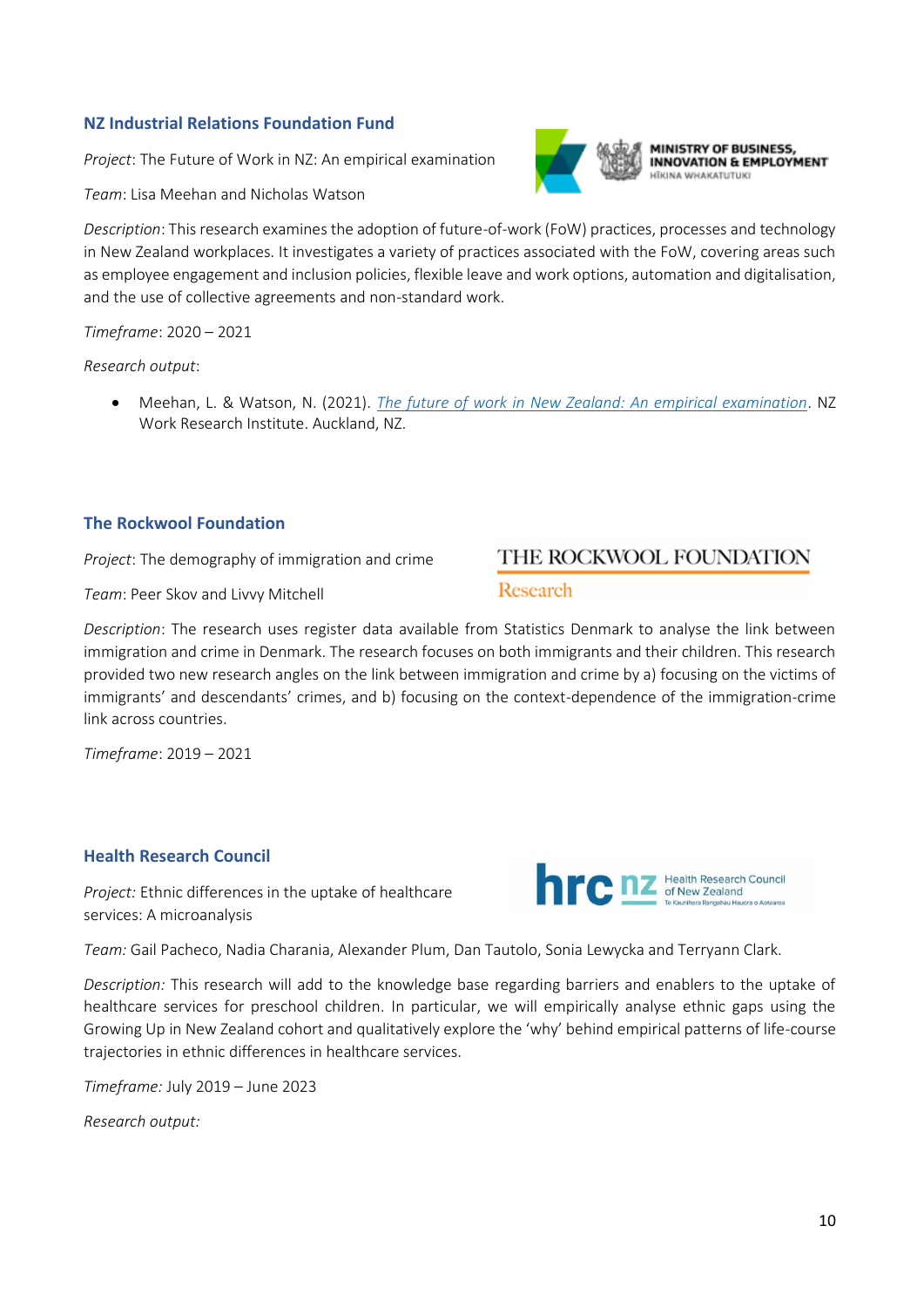• Clark, T., Dasgupta, K., Lewycka, S., Pacheco, G. & Plum, A. (2020). *[Ethnic differences in the use and](https://workresearch.aut.ac.nz/__data/assets/pdf_file/0010/483319/report-final-final-2Dec2020.pdf)  [experience of child healthcare services](https://workresearch.aut.ac.nz/__data/assets/pdf_file/0010/483319/report-final-final-2Dec2020.pdf) in NZ: An empirical examination*. NZ Work Research Institute. Auckland, NZ.

#### **Enhancing Urban Regeneration**

*Project:* Enhancing the impact of urban regeneration on community wellbeing



*Team Leaders:* Scott Duncan (AUT), Erica Hickson (AUT) and Gail Pacheco (NZWRI, AUT)

*Description:* The purpose of this project is to enhance the impact of urban regeneration on community wellbeing. This multi-layered research programme will directly impact priority indicators of individual and collective wellbeing, by employing innovative measurement approaches, including data from the Integrated Data Infrastructure (IDI), interactive mapping system, and a custom smartphone app.

*Timeframe:* October 2020 – October 2025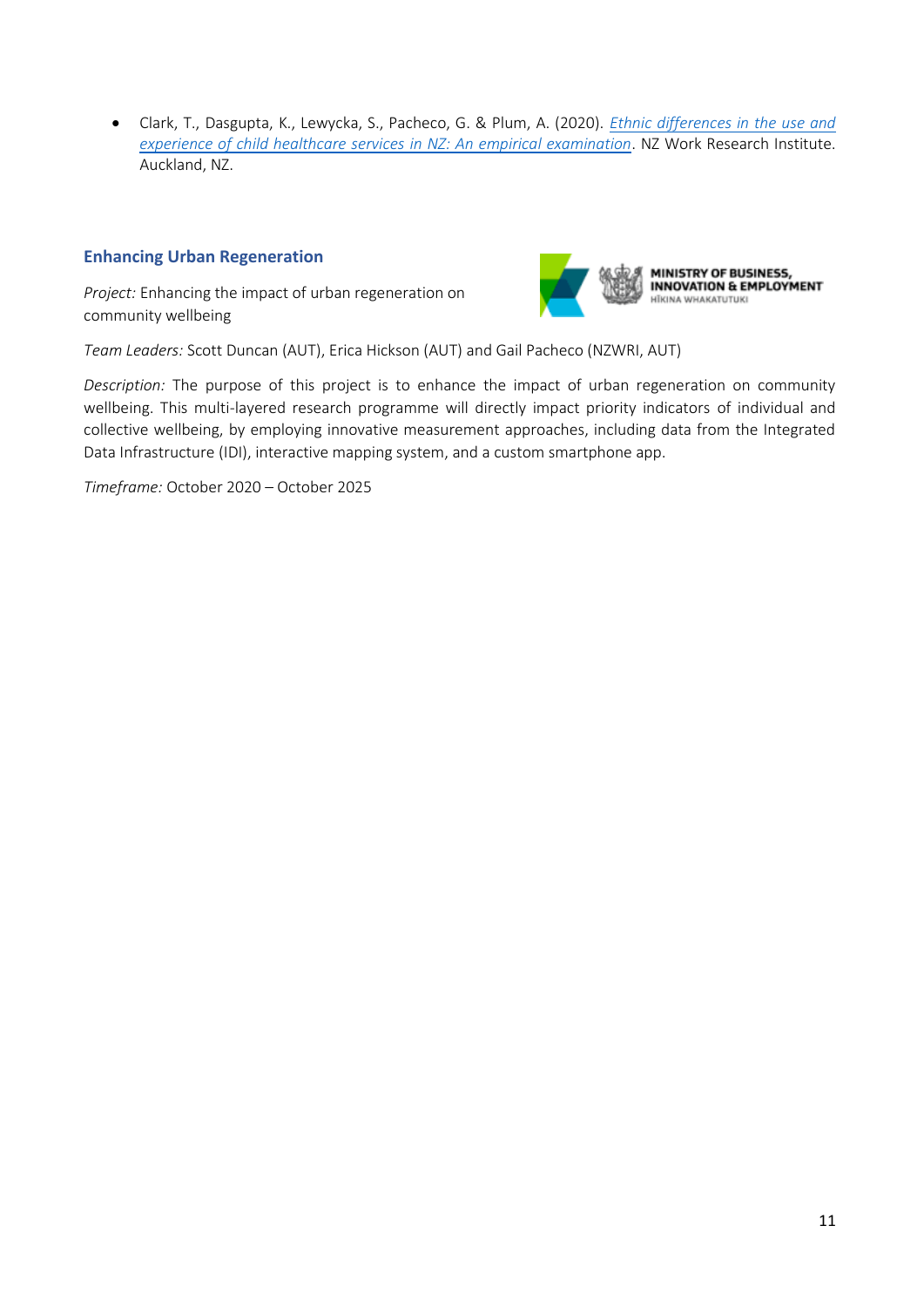## <span id="page-12-0"></span>Section 5: Other research projects

This section outlines selected key research projects where outputs were published in 2021 across the leadership team, specialist research groups, and postdoctoral research fellows within the Institute. Unlike Section 4, these have not received external income, but have in numerous cases benefited from contributions from stakeholders in kind (e.g. via support, input, data, etc.).

#### **The effect of upzoning on house prices and redevelopment premiums in Auckland**

*Description*: We study the short-run effects of a large-scale upzoning on house prices and redevelopment premiums in Auckland. Upzoning significantly increases the redevelopment premium but the overall effect on house prices depends on the economic potential for site redevelopment.

*Team*: Ryan Greenaway-McGrevy, Gail Pacheco and Kade Sorenson.

*Research output:* 

• Greenaway-McGrevy, R., Pacheco, G., & Sorensen, K. (2021). [The effect of upzoning on house prices](https://journals.sagepub.com/doi/full/10.1177/0042098020940602)  [and redevelopment premiums in Auckland, New Zealand.](https://journals.sagepub.com/doi/full/10.1177/0042098020940602) *Urban Studies*, *58*(5), 959-976.

#### **Performance-based aid, enhanced advising, and the income gap in college graduation**

*Description*: Income gaps in college enrolment, persistence, and graduation raise concerns for those interested in equal opportunity in higher education. We evaluate a program focused on scholarship aid.

*Team*: Christopher Erwin, Melissa Binder, Cynthia Miller and Kate Krause.

*Research output:* 

• Erwin, C., Binder, M., Miller, C., & Krause, K. (2021). [Performance-Based Aid, Enhanced Advising, and](https://journals.sagepub.com/doi/full/10.3102/0162373720979180)  the Income [Gap in College Graduation: Evidence from](https://journals.sagepub.com/doi/full/10.3102/0162373720979180) a Randomized Controlled Trial. *Educational Evaluation and Policy Analysis, 43*(1), 134-153.

#### **Benchmarking the Productivity Performance of NZ's Frontier Firms**

*Description*: This study compares the relative performance of New Zealand's firms to several small, advanced economies. Results show that New Zealand's firms have comparatively low productivity levels and that its frontier firms are not benefiting from the diffusion of best technologies outside the nation.

*Team*: Guanyu Zheng, Hoang Minh Duy and Gail Pacheco.

*Research output:* 

• Zheng, G., Duy, H. M., & Pacheco, G. (2021). [Benchmarking the Productivity Performance of New](https://econpapers.repec.org/article/slsipmsls/v_3a40_3ay_3a2021_3a2.htm)  [Zealand's Frontier Firms.](https://econpapers.repec.org/article/slsipmsls/v_3a40_3ay_3a2021_3a2.htm) *International Productivity Monitor*, (40), 27-55.

#### **Youth unemployment and stigmatization over the business cycle in Europe**

*Description*: This study looks at the dynamics of the scarring effect of youth unemployment over the business cycle in 12 European countries. On the one hand, we analyse differences associated with the negative effect of past unemployment experiences on future labour market status. And, on the other hand, we consider the potential stigmatization of prospective young workers.

*Team*: Sara Ayllón, Javier Valbuena and Alexander Plum.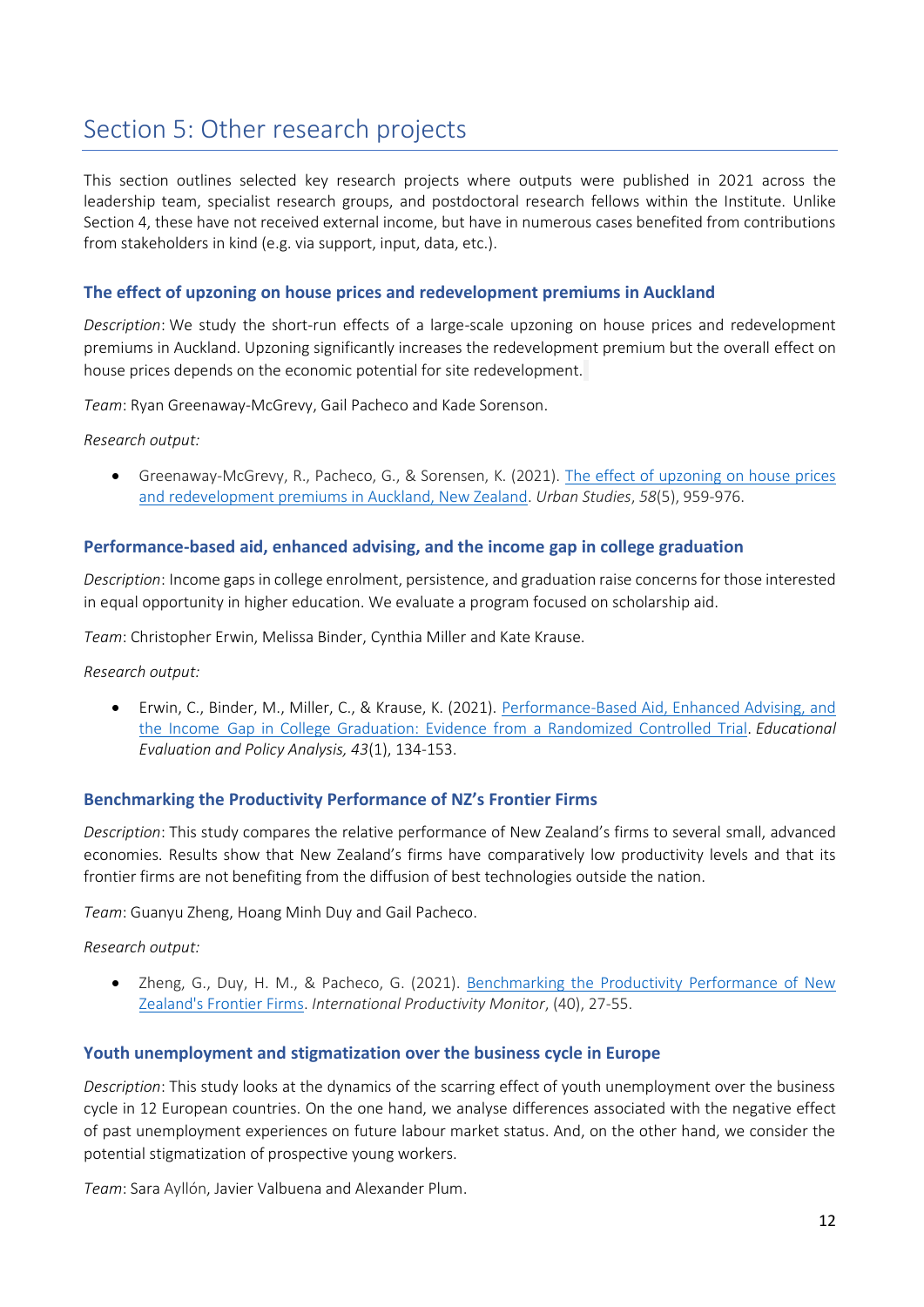*Research output:* 

• Ayllón, S., Valbuena, J., & Plum, A. (2021). [Youth Unemployment and Stigmatization Over the Business](https://onlinelibrary.wiley.com/doi/full/10.1111/obes.12445)  [Cycle in Europe.](https://onlinelibrary.wiley.com/doi/full/10.1111/obes.12445) *Oxford Bulletin of Economics and Statistics*.

#### **'Working Poor' and labour market regulations and transitions**

*Description*: In light of the living wage campaign in New Zealand, this project overviews international research on overseas trends and experiences amongst 'working poor'. The initial focus has been a comparison between New Zealand and Denmark.

*Team*: Jens Lind and Erling Rasmussen.

*Research output:* 

• Rasmussen, E., & Høgedahl, L. (2020). [Collectivism and employment relations in Denmark:](https://www.tandfonline.com/doi/full/10.1080/10301763.2020.1856619)  [underpinning economic and social success.](https://www.tandfonline.com/doi/full/10.1080/10301763.2020.1856619) *Labour & Industry: A journal of the social and economic relations of work*, 1-15.

#### **Family business longevity in New Zealand**

*Description*: The objective of the project is to explore how family businesses are sustained across generations through 'industrial foundations'. How are family businesses are given longevity when there are a number of variables to consider including managing shares/stock, wealth or governance?

*Team*: Paul Woodfield and Erling Rassmussen.

*Research output:* 

• Woodfield, P., & Rasmussen, E. (2021). [Family businesses and employment relations: Review and](https://openrepository.aut.ac.nz/handle/10292/14634)  [suggestions for future research.](https://openrepository.aut.ac.nz/handle/10292/14634) *New Zealand Journal of Employment Relations*, *46*(1), 68-87.

#### **The role of ethnicity in criminal behaviour**

*Description*: This paper establishes that ethnicity matters for criminal behaviour. Exploiting the gender of the first-born child on fathers' conviction rates, this is the first paper to document behavioural differences in parental criminality between ethnic groups.

*Team*: Kabir Dasgupta, André Diegmann, Tom Kirchmaier and Alexander Plum.

*Research output:* 

• [Working paper](https://workresearch.aut.ac.nz/__data/assets/pdf_file/0020/523055/Role-of-ethnicity-in-criminal-behaviour.pdf)

#### **2019 Care Workforce Survey Report**

*Description*: This survey benchmarks trends in the care workforce in New Zealand. The 2019 report includes residential aged care and home and community support, and the disability support and mental health and addiction sectors. It reports on the experiences of care and support workers, nurses and managers in these sectors.

*Team*: Katherine Ravenswood, Julie Douglas and Tanya Ewertowska.

*Research output:* 

• Ravenswood, K., Douglas, J. & Ewertowska, T. (2021). *[The New Zealand Care Workforce Survey 2019](https://workresearch.aut.ac.nz/__data/assets/pdf_file/0003/504093/Care-Workforce-Survey-2019-Report-edited.pdf)  [Report](https://workresearch.aut.ac.nz/__data/assets/pdf_file/0003/504093/Care-Workforce-Survey-2019-Report-edited.pdf)*. NZ Work Research Institute. Auckland, NZ.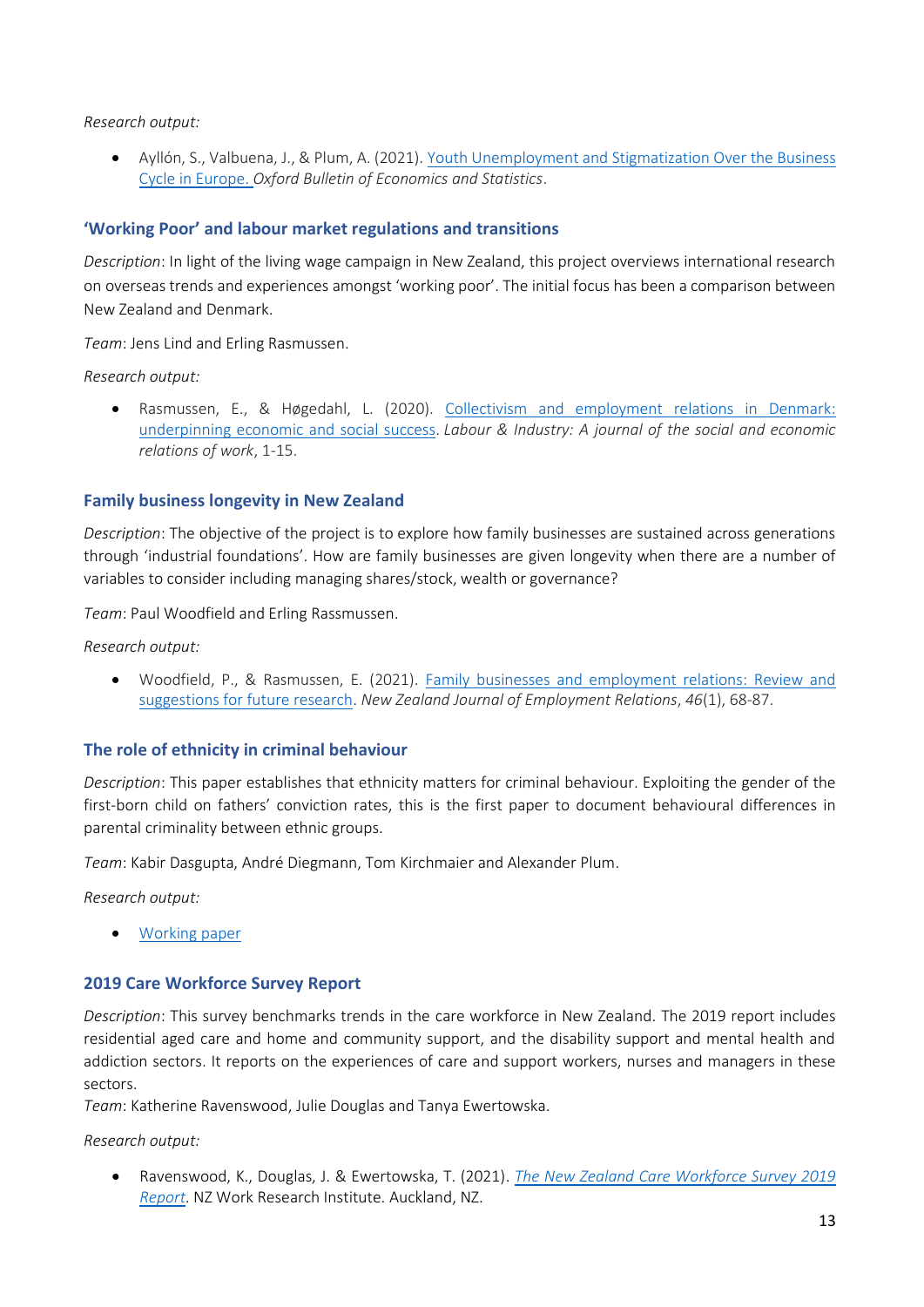• Ravenswood, K., Douglas, J. & Ewertowska, T. (2021). *[The New Zealand Care Workforce Survey 2019](https://workresearch.aut.ac.nz/__data/assets/pdf_file/0009/549666/The-New-Zealand-Care-Workforce-Survey-2019-Supplementary-Data1.pdf)  [Report: Supplementary materials](https://workresearch.aut.ac.nz/__data/assets/pdf_file/0009/549666/The-New-Zealand-Care-Workforce-Survey-2019-Supplementary-Data1.pdf)*. NZ Work Research Institute. Auckland, NZ.

#### **Impact of state children's health insurance program on fertility of immigrant women**

*Description*: We estimate the effect of a publicly funded children's health insurance benefit on immigrant women's fertility. We find a significant positive effect on the fertility of unmarried immigrant women, both at the extensive and at the intensive margin.

*Team*: Kabir Dasgupta, Keshar Ghimire and Alexander Plum.

*Research output:* 

• Dasgupta, K., Ghimire, K., & Plum, A. (2021). [Impact of state children's health insura](https://workresearch.aut.ac.nz/__data/assets/pdf_file/0020/535115/Impact-of-state-children-s-health-insurance-program-on-fertility-of-immigrant-women.pdf)nce program on [fertility of immigrant women.](https://workresearch.aut.ac.nz/__data/assets/pdf_file/0020/535115/Impact-of-state-children-s-health-insurance-program-on-fertility-of-immigrant-women.pdf) *Applied Economics Letters*, 1-13.

#### **Effect of Clean Slate Regulation on employment and earnings**

*Description*: This study evaluates the effect of New Zealand's clean slate legislation on ex-offenders' labour market outcomes. Our analysis reveals that the clean slate scheme has no statistically relevant impact on employment propensity. However, we find a significant 2-2.5% increase in monthly wages during the postimplementation period.

*Team*: Kabir Dasgupta, Keshar Ghimire (University of Cincinnati) and Alexander Plum.

*Research output:* 

• [Working Paper 21/06](https://workresearch.aut.ac.nz/__data/assets/pdf_file/0011/538661/Working-paper-21_06_update.pdf)

#### **Digital enforcement: Rethinking the pursuit of a digitally-enabled society**

*Description*: This project looks at digital enforcement, as opposed to digital inclusion, as a mechanism for understanding how individuals who do not want to or know how to use the internet are disadvantaged or excluded in society. This is an ethical problem.

*Team:* Antonio Díaz Andrade and Angsana Techatassanasoontorn.

*Research output:*

• Díaz Andrade, A., & Techatassanasoontorn, A. A. (2021). [Digital enforcement: Rethinking the pursuit of](https://onlinelibrary.wiley.com/doi/full/10.1111/isj.12306)  [a digitally‐enabled society](https://onlinelibrary.wiley.com/doi/full/10.1111/isj.12306). *Information Systems Journal*, *31*(1), 184-197.

#### **The Management of Faith in Organisations**

*Description*: Faith impacts how individuals and organisations envision, manage and respond to their various stakeholders, communities and the world around them. This project seeks to present various facets of how faith, values or (in more secular terminology) ideological outlook informs, influences and adds mystery that inspires and impels individuals and organisations in their evocative quest for a diverse praxis of delivering their respective organisational missions though meaningful occupation while also suggesting areas of further research.

*Team*: Edwina Pio, Robert Kilpatrick, Timothy Pratt.

*Research output*: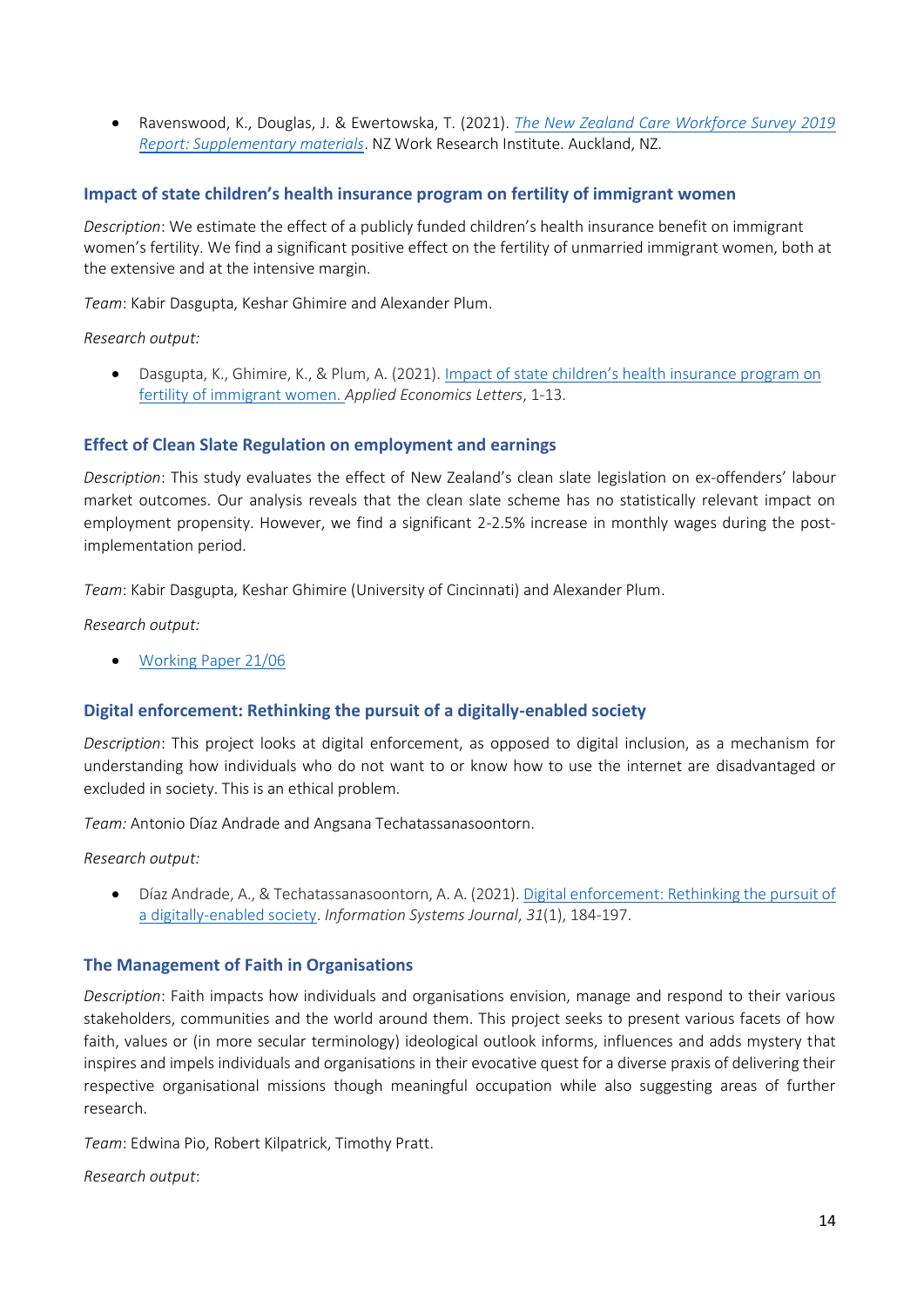• Pio, E., Kilpatrick, R., & Pratt, T. (Eds.). (2021). *Reimagining Faith and Management: The Impact of Faith in the Workplace*. Routledge.

#### **Prostrated in prayer and terror: Religious diversity and identity work**

*Description*: This project will explore the notions of identity for peoples who are adherents of minority religions are visibly different immigrants. The research will provide insights for individual and collective learning in how identities are negotiated through various individual and organisational processes.

*Team*: Edwina Pio, Robert Kilpatrick, Timothy Pratt.

*Research output*:

• Pio, E., and Syed, J. (2020). [Stelae from ancient India: Pondering anew through historical empathy for](https://www.researchgate.net/publication/333174752_Stelae_from_ancient_India_Pondering_anew_through_historical_empathy_for_diversity)  [diversity.](https://www.researchgate.net/publication/333174752_Stelae_from_ancient_India_Pondering_anew_through_historical_empathy_for_diversity) *Management Learning, 51*(1), 109-129

#### **Cultural double-shift of Māori scientists**

*Description*: Can cultural identity be a disadvantage for indigenous employees? Can it lead to critical issues around workload and pressures? This article explores the role of cultural identity for Māori, the indigenous people of Aotearoa/New Zealand, and the findings are telling - there is a cultural double-shift for Māori scientists.

*Team*: Jarrod Haar and William John Martin.

#### *Research output*:

• Haar, J. & Martin, M. J. (2021). [He aronga takirua: Cultural double-](https://www.researchgate.net/publication/349898184_EXPRESS_He_Aronga_Takirua_Cultural_Double_Shifting_of_Maori_Scientists)shift of Māori scientists, *Human Relations*, pp. 1-27.

#### **Do you really want to share everything? The wellbeing of work-linked couples**

*Description*: Our study examines the satisfaction differences between work-linked and non-work-linked partners. Specifically, the effect of working in the same occupation and/or industry on life satisfaction as well as satisfaction with four areas of life: income, work, family and leisure. Results suggest that being work-linked increases satisfaction with life as well as income and job satisfaction.

*Team*: Juliane Hennecke and Clemens Hetschko.

#### *Research output*:

• Hennecke, J., & Hetschko, C. (2021). *[Do You Really Want to Share Everything? The Wellbeing of Work-](https://workresearch.aut.ac.nz/__data/assets/pdf_file/0004/502906/Working-paper-21_03.pdf)[Linked Couples.](https://workresearch.aut.ac.nz/__data/assets/pdf_file/0004/502906/Working-paper-21_03.pdf)* IZA working papers.

#### **Short- and Long-term Consequences of Fathers' Job Loss on Time Investment in the Household**

*Description*: This study uses German survey data to evaluate the effect of job loss on the intra-household allocation of domestic work. We find that paternal childcare and housework significantly increase in the short run on weekdays, while we do not see any similar shifts on weekends.

*Team*: Juliane Hennecke and Astrid Pape.

#### *Research output*:

• Hennecke, J., & Pape, A. (2021). *[Suddenly a Stay-At-Home Dad? Short-](https://docs.iza.org/dp13866.pdf) and Long-term Consequences of [Fathers' Job Loss on Time Inves](https://docs.iza.org/dp13866.pdf)tment in the Household.* IZA working papers.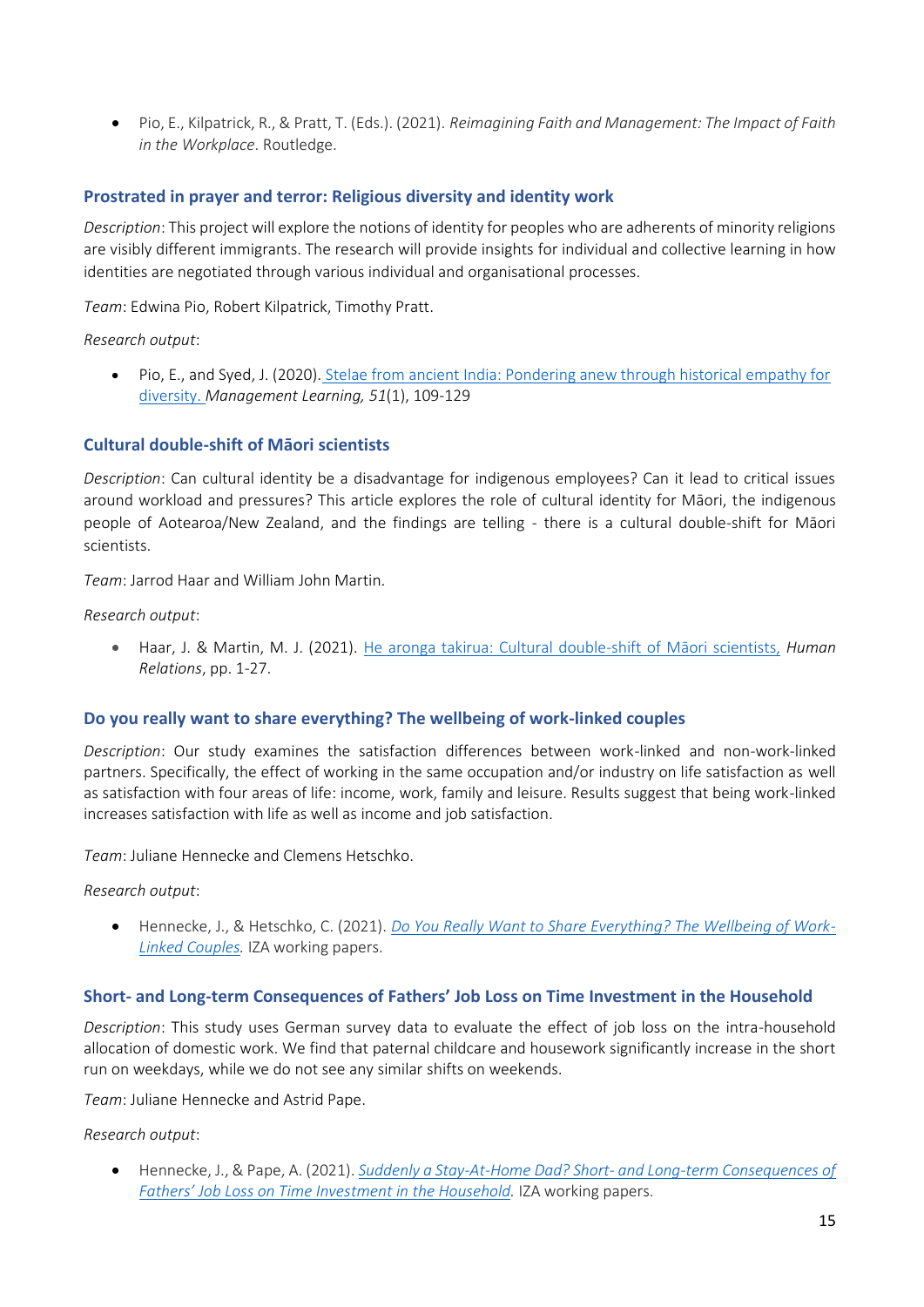## <span id="page-16-0"></span>Section 6: Events and engagements

The following list of events and engagements are not fully exhaustive. Please check the website for details of events and presentations not listed here. Slides are available for many of these presentations.

To view all presentations from AUT events and external engagements, see our **[website](https://workresearch.aut.ac.nz/reports-and-projects/papers-and-presentations)**.

#### Events at AUT

#### Barriers to Inclusivity and Transformative Cultural Responses – 25 February 2021

Dr Dorrie Hancock, Queensland University of Technology, discussed barriers to inclusivity and transformative cultural responses in a Mongolian school context at AUT. This event was chaired by Professor Edwina Pio and hosted in conjunction with the Immigration & Inclusion Research Group and the Gender & Diversity Research Group.

#### AUT Diversity and Dialogue Iftar Dinner – 22 April 2021

Professor Edwina Pio, of NZWRI's affiliate the Immigration & Inclusion Research Group, with support from the Pearl of the Islands Foundation and the Al-Hikmah Trust hosted an Iftar dinner to celebrate the end of Ramadan with academics and religious/community leaders from many different religious and cultural backgrounds.

#### [AUT School of Economics Seminar Series](https://workresearch.aut.ac.nz/__data/assets/pdf_file/0017/507401/Presentation__The_Role_of_Ethnicity_in_Criminal_Behavior_SchoolofEconomics_21.pdf) – 23 April 2021

Dr Alexander Plum presented research on the impact of the gender of fathers' first-born children on their subsequent criminality, and how this differs across fathers' ethnicity at the AUT School of Economics Seminar Series. This research was co-authored with Dr Kabir Dasgupta, Dr André Diegmann (Halle Institute of Economic Research), and Professor Tom Kirchmaier (London School of Economics).

#### Reimagining Faith and Management: The Impact of Faith in the Workplace – 25 May 2021

Professor Edwina Pio, (Professor of Diversity at AUT, trustee of the national Religious Diversity Centre), Rob Kilpatrick (until recently co-chair of Joint Learning Initiatives – Faith & Local communities, an international organisation) and Tim Pratt, (recently head of NZ hospital chaplains and now head chaplain at Auckland University) have just edited a book which brings together 27 authors from different continents and ethnicities, different cultures and practices, and different religious traditions that focused on the common theme of the golden rule that can be found in every religion.

#### [NZ World Internet Project Webinar 2021](https://workresearch.aut.ac.nz/__data/assets/pdf_file/0008/571409/WIPNZ-2021-November-2021-Launch-Read-Only.pdf) – 5 November 2021

Alexandra Turcu, Lead Researcher, and Gail Pacheco, Director, presented key findings from the 2021 World Internet Project Survey Report at a webinar, co-hosted with InternetNZ, to launch the report. This year's report built up upon questions from previous years but had an added focus on the use of the internet in New Zealand during the March 2020 COVID-19 lockdowns.

#### [UN WEPs Brown Bag Seminar](https://workresearch.aut.ac.nz/__data/assets/pdf_file/0020/582212/WEPs_brownbag_v2.pdf) – 18 November 2021

Summer Staninski, Lead Researcher, and Gail Pacheco, Director, presented key findings of both trends over time in and case studies of the application of the seven UN Women's Empowerment Principles from the 2021 NZ WEPs Survey Report at a virtual seminar.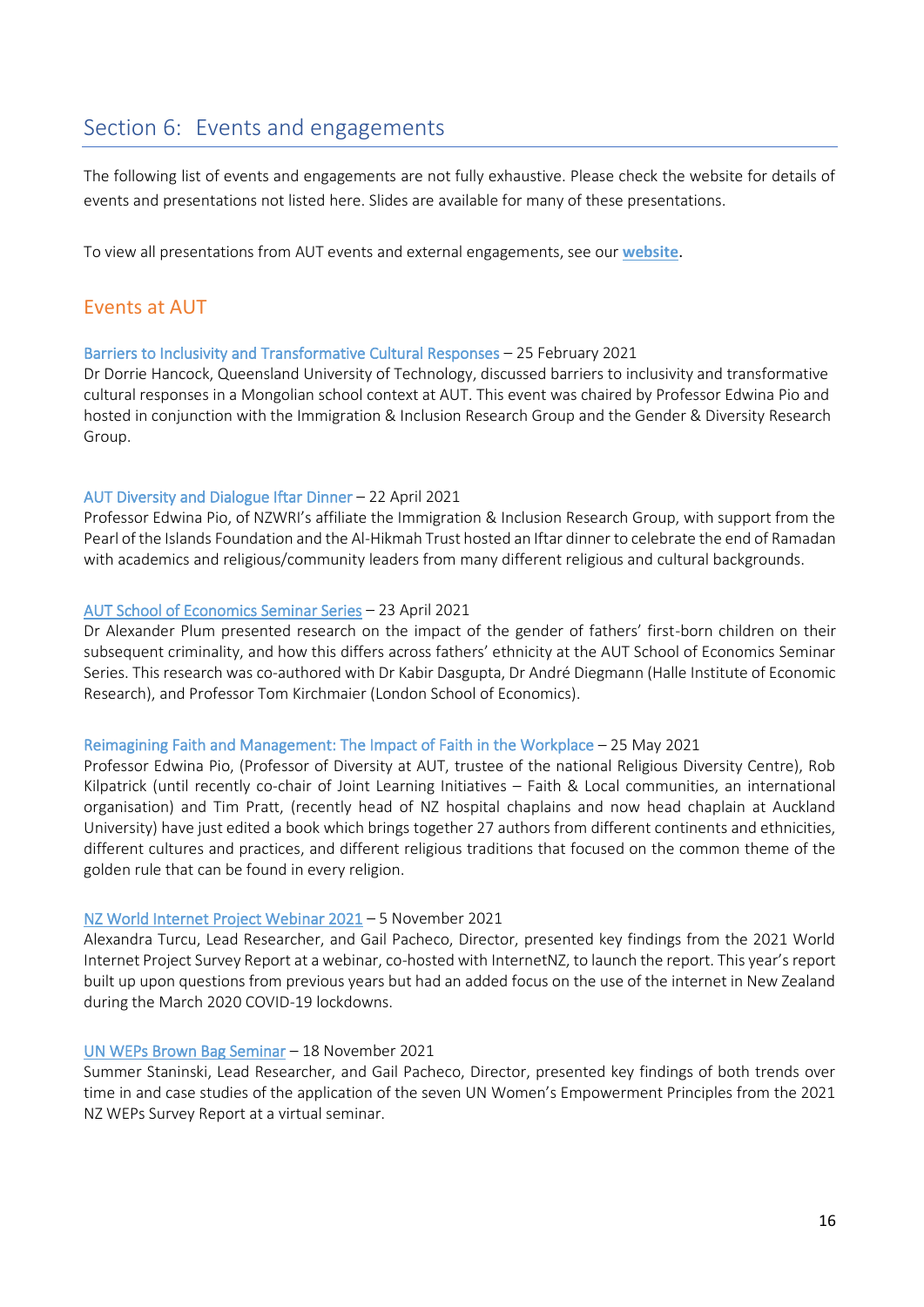## Engagements external to AUT

#### [Australian Gender Economics Workshop \(AGEW\)](https://workresearch.aut.ac.nz/__data/assets/pdf_file/0019/500509/Presentation-Astris-Pape-AGEW-2021.pdf) – 9 February 2021

Astrid Pape, co-author of Juliane Hennecke, Research Fellow, presented on the long-term consequences of fathers' job loss on time investment in the household – at the Australian Gender Economic Workshop.

#### PICA's Research & Insights Forum 2021 – 25 February 2021

Professor Gail Pacheco presented at the PICA's Research & Insights Forum 2021 hosted by the Royal Society Te Apārangi, Wellington. Gail presented research on workplace safety and the future of work in NZ.

#### [Association of Education, Finance and Policy \(AEFP\) Conference 2021](https://workresearch.aut.ac.nz/__data/assets/pdf_file/0010/500788/Erwin_AEFP_2021.pdf) – 18 March 2021

Christopher Erwin, Research Fellow, presented research on the growing number of delayed graduations in baccalaureate degrees in the US, and what kind of wage effects this has for these graduates in the future.

#### [Western Economic Association International \(WEAI\) Annual Meeting](https://workresearch.aut.ac.nz/__data/assets/pdf_file/0016/501514/Erwin_VictimOffenderOverlap1.pdf) – 18 – 19 March 2021

Christopher Erwin, Research Fellow, presented on the overlap between criminals and victims of crime. Findings show that those who commit crimes are more likely to be victims of crimes and vice-versa. Erwin gave a second talk on the effectiveness of sinking lid policies in reducing problem gambling expenditure.

#### [American Educational Research Association \(AERA\) Conference 2021](https://workresearch.aut.ac.nz/__data/assets/pdf_file/0010/500788/Erwin_AEFP_2021.pdf) – 12 April 2021

Christopher Erwin, Research Fellow, presented research, co-authored with Xiaoxue Li and Melissa Binder, about the waged effects of delayed graduations in baccalaureate degrees in the US.

#### [Ako Aotearoa Adult Literacy Numeracy and Cultural Capability \(ALNACC\) Forum](https://workresearch.aut.ac.nz/__data/assets/pdf_file/0007/505618/ALNAAC-presentation-14Apr2021.pdf) – 14 April 2021

Gail Pacheco, Director, painted "An empirical portrait of New Zealand adults living with low literacy and numeracy skills" at the Ako Aotearoa ALNACC forum. This presentation included descriptive data from the findings of the initial stages of our MBIE low literacy and numeracy skills project.

#### 2021 Insights on New Zealand Sustainability Professionals – 15 April 2021

Marjo Lips-Wiersma, Leader of the Sustainability, Meaningful Work and Hope Research Group, presented at the Sustainable Business Network's "Insights on NZ Sustainability Professionals – launch of research findings" about the role of the sustainability professional in New Zealand.

#### [Presentation to the Ministry of Health](https://workresearch.aut.ac.nz/__data/assets/pdf_file/0011/513965/Erwin_problem_gambling_2021_websitecopy.pdf) – 6 May 2021

Christopher Erwin, Research Fellow, presented research on the effectiveness of sinking lid policies in reducing problem gambling expenditure.

#### [Presentation to Ministry of Business, Innovation and Employment \(MBIE\)](https://workresearch.aut.ac.nz/__data/assets/pdf_file/0017/510137/NZWRI-IRF-presentation-MBIE-7-May-2021-3.pdf) – 7 May 2021

Lisa Meehan, Associate Director, presented research co-authored with Nicholas Watson and funded by the NZ Industrial Relations Foundation to MBIE about the future of work in New Zealand.

#### [Society of Labor Economists \(SOLE\) Annual Conference](https://workresearch.aut.ac.nz/__data/assets/pdf_file/0019/513703/SOLE_Template.pdf) – 15 May 2021

Kabir Dasgupta, Senior Research Fellow, presented research about the clean slate regulation in NZ and its effect on employment earnings in the future.

#### [Society of Labor Economists \(SOLE\) Annual Conference 2021](https://workresearch.aut.ac.nz/__data/assets/pdf_file/0008/515771/stay_at_home_dad.pdf) – 15 May 2021

Astrid Pape, co-author of Research Fellow Juliane Hennecke, presented their research on the short- and longterm consequences of father's job loss on time investment in the household.

#### APEC Conference 2021 – 21 May 2021

Gail Pacheco, Director, presented at the APEC Conference 2021 on technological change and the future of work in New Zealand.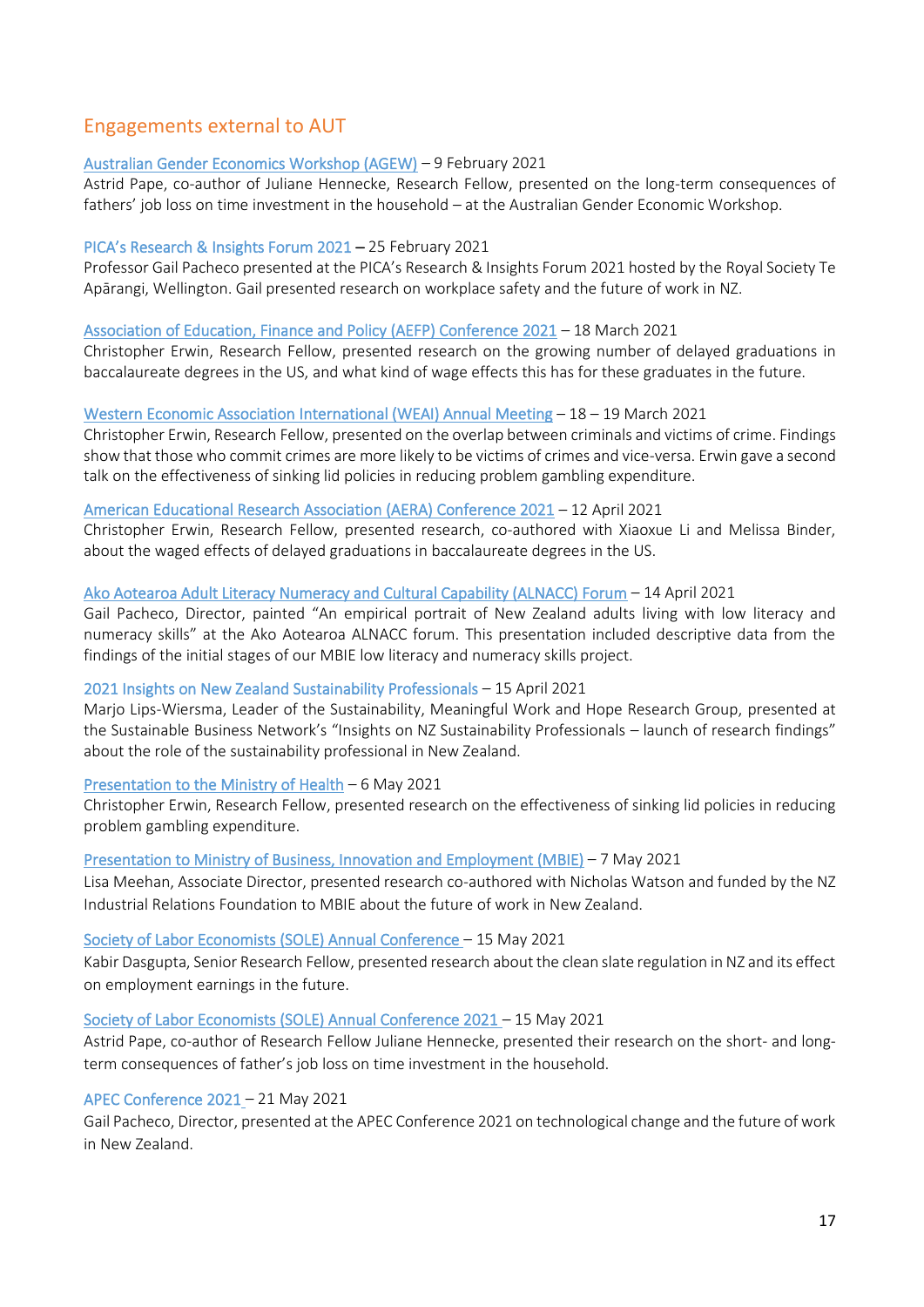#### [Society of Economics of the Household \(SEHO\) Annual Conference 2021](https://workresearch.aut.ac.nz/__data/assets/pdf_file/0008/515771/stay_at_home_dad.pdf) – 24-25 May 2021

Astrid Pape, co-author of Research Fellow Juliane Hennecke, presented their research on the short- and longterm consequences of father's job loss on time investment in the household. Another co-author of Juliane, Clemens Hetschko, also presented at the conference on the wellbeing of work-linked couples.

#### [European Society for Population Economics \(ESPE\) Annual Conference 2021](https://workresearch.aut.ac.nz/__data/assets/pdf_file/0009/522486/ESPE-2021-1.pdf) – 18 June 2021

Juliane Hennecke, Research Fellow, presented a paper co-authored with Clemens Hetschko about the wellbeing of work-linked couples.

#### [New Zealand Association of Economists \(NZAE\) Annual Conference 2021](https://workresearch.aut.ac.nz/__data/assets/pdf_file/0009/551997/Benchmarking-NZ-frontier-firms-NZAE.pdf) – 23 June 2021

Alexandra Turcu, Research Officer, Summer Staninski, Institute Administrator, and Sandra McCallum, Research Assistant, presented at the 2021 NZAE Annual Conference. Alexandra presented on "Electronic gambling machines in New Zealand: A local government policy analysis" and Summer presented on "Mothers' labour market responses to the 2018 Families Package". Sandra presented preliminary findings from a research project about the employment and social impacts of mild traumatic brain injuries. Gail Pacheco, Director, and Kabir Dasgupta presented virtually at a later date.

#### OECD Webinar - Going for Growth 2021: Shaping a Vibrant Recovery – 1 July 2021

Gail Pacheco, Director, spoke at the OECD webinar: Going For Growth 2021: Shaping a Vibrant Recovery - Structural Reform Priorities in Australia and New Zealand. She discussed economic growth in New Zealand and how we can improve it while also addressing the COVID-19 pandemic.

#### [NZ Vocation, Education and Training Research Forum \(NZVETRF\) 2021](https://workresearch.aut.ac.nz/__data/assets/pdf_file/0004/547753/Rethinking-methods-of-data-collection-for-Pacific-people_FINAL.pdf) – 8 September 2021

Betty Ofe-Grant, leader of the Pacific strand of NZWRI's low skills project, presented Rethinking methods of data collection for Pacific people in post-Covid times: Insights from Auckland at NZVETRF 2021.

#### [European Association of Labour Economists \(EALE\) Conference 2021](https://workresearch.aut.ac.nz/__data/assets/pdf_file/0020/554330/Juliane_EALE.pdf) – 16-18 September 2021

Juliane Hennecke, Research Fellow, presented on the short- and long-term consequences of fathers' job loss on time investment in the household, and Kabir Dasgupta, Senior Research Fellow, presented on the effect of clean slate legislation on employment and earnings at the EALE Conference 2021.

#### [42nd Australian Health Economics Society \(AHES\) Conference 2021](https://workresearch.aut.ac.nz/__data/assets/pdf_file/0009/554391/Presentation__Labour_market_dynamics_and_the_Role_of_Testosterone__AHES_-2.pdf) – 22 September 2021

Alexander Plum, Senior Research Fellow, presented research on labour market transitions and the role of testosterone at the 2021 AHES Conference.

#### Asia-Pacific Economic Cooperation (APEC) Conference 2021 – 21 October 2021

Gail Pacheco, Director, presented on technological change and the future of work in NZ.

#### White Camelia Awards 2021 – 4 November 2021

Gail Pacheco, Director, spoke about the UN Women's Empowerment Principles while Jarrod Haar, Associate Director, presented research on zig-zag work.

## Guest lecture – University of Minnesota – 18 November 2021

Gail Pacheco, Director, spoke about gender and the labour market in New Zealand.

#### Webinar – Grattan Institute – 2 December 2021

Gail Pacheco, Director, spoke about migration policy in Australia and New Zealand and where to now from the COVID-19 pandemic at a panel discussion webinar hosted by Grattan Institute, Australia.

#### Innovate NZ Forum – 15 December 2021

Gail Pacheco, Director and Commissioner at the [New Zealand Productivity Commission](https://www.linkedin.com/company/new-zealand-productivity-commission/) spoke on maximising the contribution of Frontier Firms.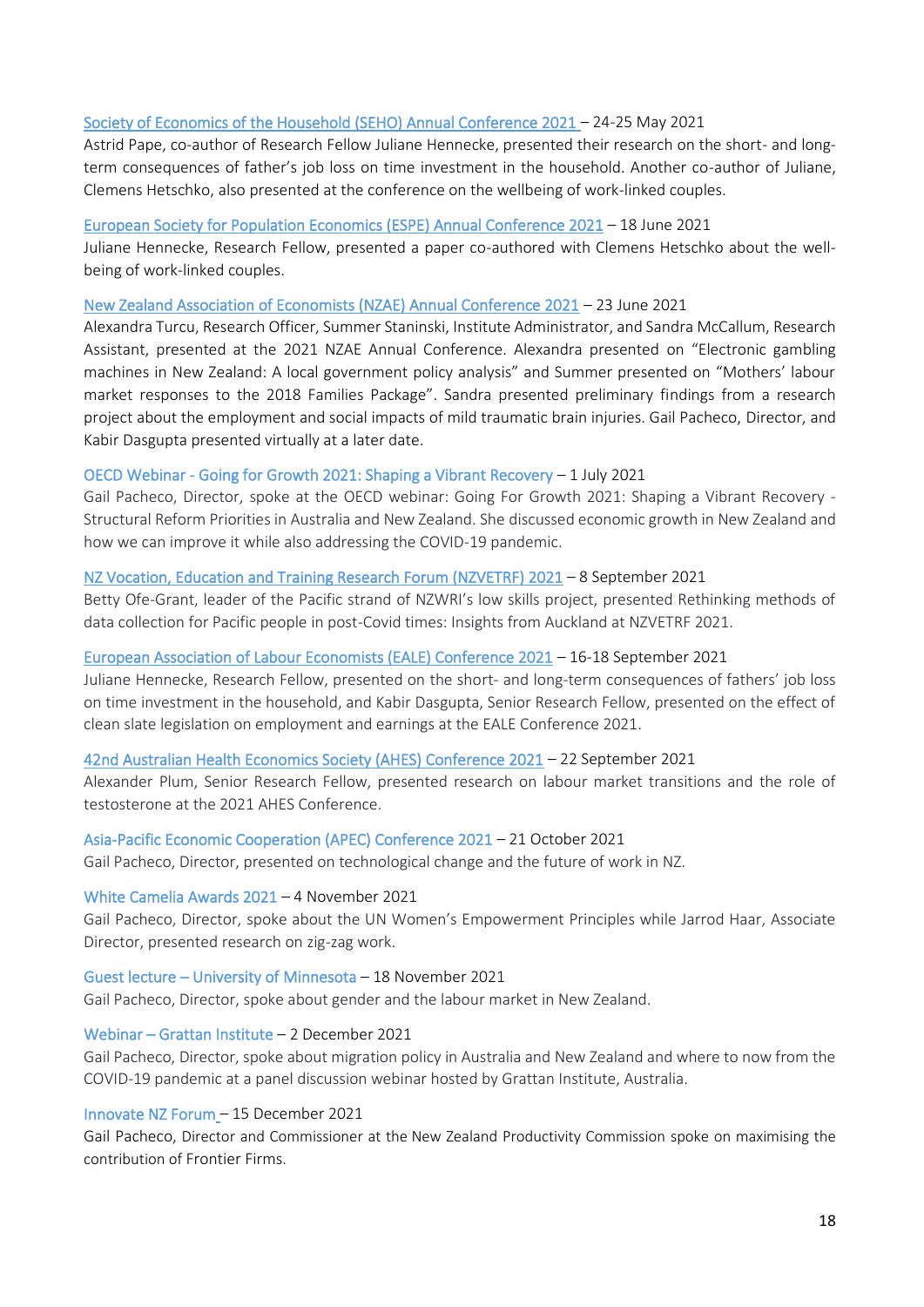## <span id="page-19-0"></span>Section 7:In the media

### Social media

The Institute has maintained a strong social media presence in the past few years. In 2021, we continued a social media campaign called "*Q + A with…*", where various members of the Institute answered up to five questions related to their academic career, a recent research project, and their life outside work.

This year's "*Q + A with…"* series included:

- [Q + A with Linda Tran](https://workresearch.aut.ac.nz/people/qa-with-the-team/q-a-with-linda-tran)
- [Q + A with Betty Ofe-Grant](https://workresearch.aut.ac.nz/people/qa-with-the-team/q-a-with-betty-ofe-grant)
- [Q + A with Nadia Charania](https://workresearch.aut.ac.nz/people/qa-with-the-team/q-a-with-nadia-charania)



This year, we adjusted our focus away from Facebook and more towards LinkedIn and Twitter. We saw a 4.8% increase in Twitter followers, from 415 to 435, and a 43.6% increase in LinkedIn followers, from 769 to 1,104. Our main focus is LinkedIn as a platform due to its specialisation in research and academia.

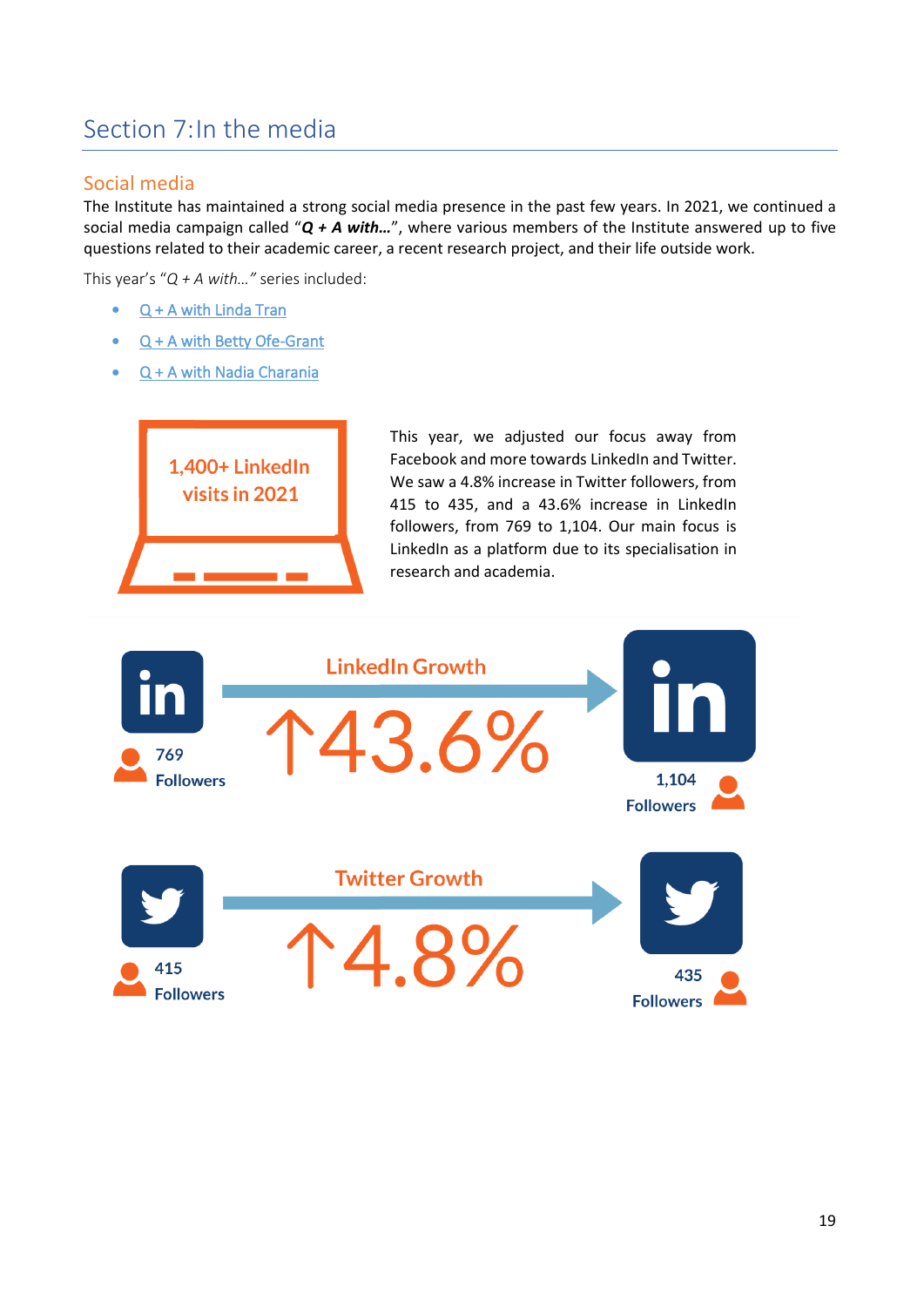#### Media articles

In addition to our social channels, the Institute has regularly featured in news articles. For all 2021 media contributions and citations, titles are hyperlinked with the full news item or radio interview:

[Counter Culture Chapter One: Death of a Salesman](https://interactives.stuff.co.nz/2021/01/counter-culture-dairies-of-new-zealand/part-one/) – *Stuff*, January 2021

[Focused innovation needed to stem recession](https://www.nbr.co.nz/analysis/focused-innovation-needed-stem-recession?utm_medium=email&utm_source=Heads%20Up) – *National Business Review*, 4 January 2021

[Covid 19: New model shows Māori, Pasifika at higher risk of hospitalisation](https://www.nzherald.co.nz/nz/covid-19-new-model-shows-maori-pasifika-at-higher-risk-of-hospitalisation/VFFA5KFZ42KGQY2D7RJPKWSNPM/) – *NZ Herald*, 7 January 2021

[Working from home is more complicated than we thought](https://www.stuff.co.nz/business/123891998/working-from-home-is-more-complicated-than-we-thought) – *Stuff*, 17 January 2021

[2021 NZ Sustainability survey launches](https://news.aut.ac.nz/news/2021-nz-sustainability-survey-launches) – *AUT*, 18 January 2021

[New study shines spotlight on what stops New Zealand parents vaccinating their children](https://auti.aut.ac.nz/Pages/home.aspxhttps:/www.tvnz.co.nz/one-news/new-zealand/new-study-shines-spotlight-stops-zealand-https:/www.tvnz.co.nz/one-news/new-zealand/new-study-shines-spotlight-stops-zealand-parents-vaccinating-their-children-vaccinating-their-children) – *TVNZ Breakfast*, 26 January 2021

[Relationships matter in health choices](https://workresearch.aut.ac.nz/media-and-events/pages/relationships-matter-in-health-choices) – *AUTi,* 26 January 2021

[New AUT Research Examines Ethnic Differences In Use And Experience Of Child Healthcare Services](https://www.scoop.co.nz/stories/GE2101/S00053/new-aut-research-examines-ethnic-differences-in-use-and-experience-of-child-healthcare-services.htm) – *Scoop*, 26 January 2021

[Discrimination by healthcare providers could affect immunisation rates](https://thespinoff.co.nz/science/26-01-2021/discrimination-by-healthcare-providers-could-affect-immunisation-rates-study/) – study – *The Spinoff*, 27 January 2021

[HRC funds Business School study on COVID](https://news.aut.ac.nz/news/hrc-funds-business-school-study-on-covid) – *AUT*, 28 January 2021

[Vaccination decline: One in 10 children miss out on disease protection](https://www.nzherald.co.nz/nz/vaccination-decline-one-in-10-children-miss-out-on-disease-protection/DGKZGNQORNC7ITF2HKEDVBFLCI/) – *NZ Herald*, 1 February 2021

[Covid-19 coronavirus: The state sector bosses who ignored Jacinda Ardern's pay cut plea](https://www.nzherald.co.nz/nz/covid-19-coronavirus-the-state-sector-bosses-who-ignored-jacinda-arderns-pay-cut-plea/XR4BUDR2BMNAUIGDD5ZEFYDK44/) – *NZ Herald*, 6 February

[Business lessons from the Māori tie](https://www.stuff.co.nz/business/opinion-analysis/300226754/business-lessons-from-the-mori-tie) – *Stuff*, 10 February 2021

[Salesforce the latest tech giant to ditch the office](https://www.nzherald.co.nz/business/salesforce-the-latest-tech-giant-to-ditch-the-office/7LM74PJ4FBG2X6ZGI5FIQ4SOAA/) – *NZ Herald*, 10 February 2021

[The future of work: Insights from across Aotearoa](https://thespinoff.co.nz/partner/trade-me/jobs/17-02-2021/the-future-of-work-insights-from-across-aotearoa/) – *The Spin Off*, 17 February 2021

Research founded on sacred Pacific concept of the vā – *Scoop*, 18 February 2021

[How to drive New Zealand's productivity performance?](https://www.nbr.co.nz/story/how-drive-new-zealand-s-productivity-performance) – *NBR*, 26 February 2021

[Covid 19 coronavirus: New Zealanders' internet fears, working from home hurdles revealed in survey](https://www.nzherald.co.nz/business/covid-19-coronavirus-new-zealanders-internet-fears-working-from-home-hurdles-revealed-in-survey/RUYDNSHH23VOOO2Q2C4425KP7M/) – *NZ Herald*, 1 March 2021

[Thanks to teleworking, is the four-day work week more viable?](http://translate.google.com/translate?langpair=es%7cen&u=https://www.menshealth.com/es/salud-bienestar/a35486605/jornada-laboral-cuatro-dias-teletrabajo/) – *Men's Health (Spain),* 14 March 2021

[Divided we fall: The Scary trends in NZ's two-speed economy](https://www.nzherald.co.nz/business/divided-we-fall-the-scary-trends-in-new-zealands-two-speed-economy/YVISWHWYQOV5ZPOICRMGU3QHUM/)– *NZ Herald*, 22 March 2021

[Big businesses under growing pressure to cut their environmental impact](https://www.stuff.co.nz/business/green-business/124398564/big-businesses-under-growing-pressure-to-cut-their-environmental-impact) – *Stuff*, 28 March 2021

[NZ support workers need more support](https://auti.aut.ac.nz/news/Pages/NZ-support-workers-need-more-support.aspx) – *AUTi*, 12 April 2021

[Councils conflicted over stamping out pokie machines](https://www.facebook.com/337418942718/videos/1276999122697183) – *Breakfast Facebook*, 12 April 2021

[NZ Support Workers Need More Support](https://www.scoop.co.nz/stories/BU2104/S00147/nz-support-workers-need-more-support.htm) – *Scoop*, 12 April 2021

[NZ support workers need more support](http://www.voxy.co.nz/national/5/385054) – *Voxy*, 12 April 2021

[NZ Support Workers Need More Support](http://business.scoop.co.nz/2021/04/12/nz-support-workers-need-more-support/) – *Business*.*Scoop*, 12 April 2021

[Support workers feeling overworked and underpaid](https://www.newstalkzb.co.nz/on-air/early-edition/audio/katherine-ravenswood-support-workers-feeling-overworked-and-underpaid/) – *Newstalk ZB*, 13 April 2021

[Local policies can reduce problem gambling](https://auti.aut.ac.nz/news/Pages/Local-policies-can-reduce-problem-gambling.aspx) – *AUTi*, 13 April 2021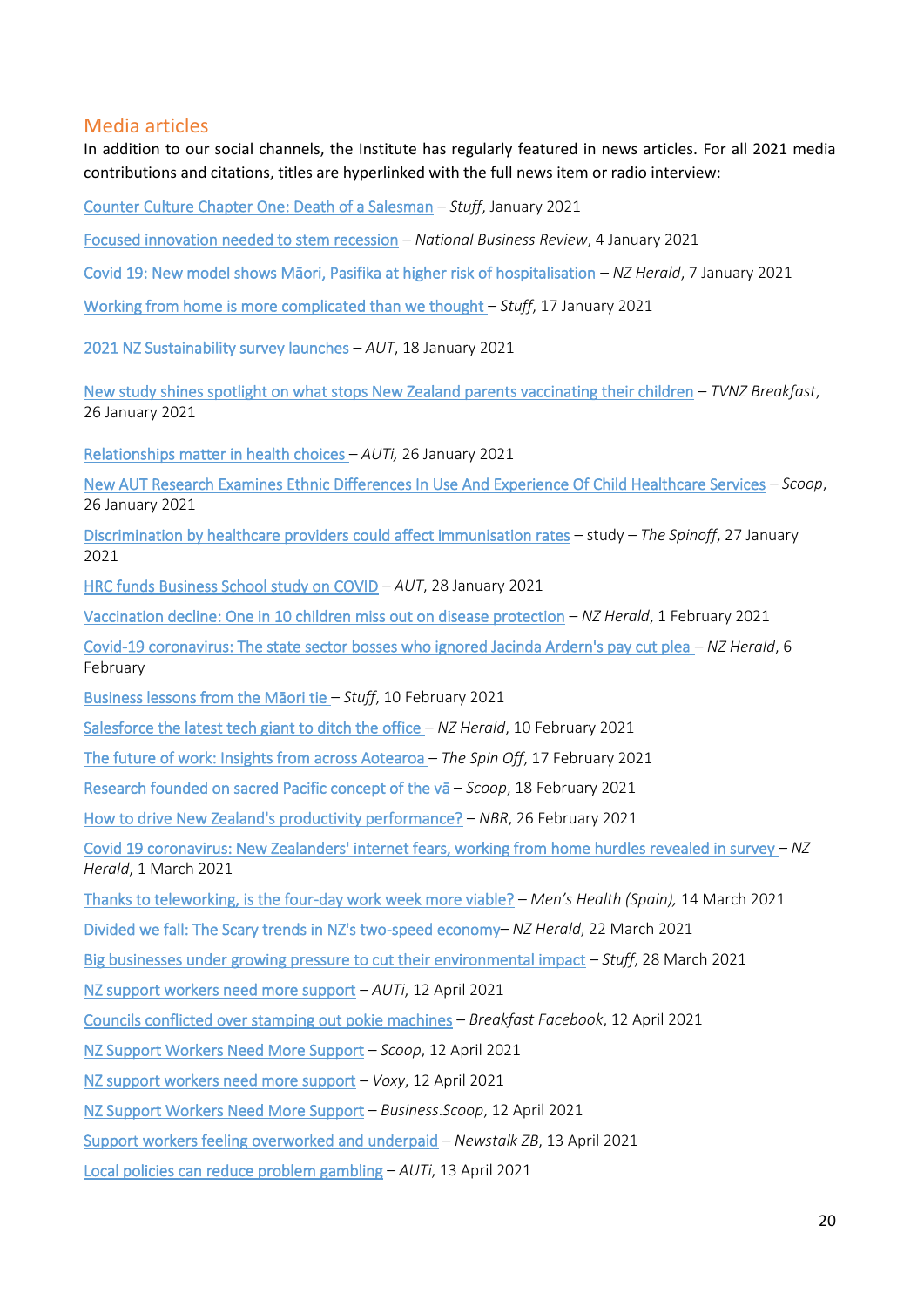- [Local Policies Can Reduce Problem Gambling](http://auckland.scoop.co.nz/2021/04/local-policies-can-reduce-problem-gambling/) *Auckland.Scoop*, 13 April 2021
- [Local Policies Can Reduce Problem Gambling](http://business.scoop.co.nz/2021/04/13/local-policies-can-reduce-problem-gambling/) *Business.Scoop*, 13 April 2021
- [The Wire with Jemima](https://95bfm.com/bcast/the-wire-with-jemima-april-13-2021?utm_medium=feed&utm_source=twitter.com&utm_campaign=Feed%3A+the-wire) *95bFM*, 13 April 2021
- [Livestream: Breakfast 2021](https://www.tvnz.co.nz/one-news/new-zealand/live-stream-breakfast-2021) *One News Breakfast*, 13 April 2021
- [Local Policies Can Reduce Problem Gambling](https://www.scoop.co.nz/stories/PO2104/S00084/local-policies-can-reduce-problem-gambling.htm) *Scoop*, 13 April 2021
- [Local Policies and Problem Gambling with Dr. Christopher Erwin](https://95bfm.com/bcast/local-policies-and-problem-gambling-w-dr-christopher-erwin-13th-april-2021?utm_medium=feed&utm_source=twitter.com&utm_campaign=Feed%3A+the-wire) *95bFM*, 13 April 2021
- [Local councils not going far enough to curb 'scourge on society' that is problem gambling](https://www.tvnz.co.nz/one-news/new-zealand/local-councils-not-going-far-enough-curb-scourge-society-problem-gambling-report) *One News*, 13 April 2021
- [Local policies can reduce problem gambling](http://www.voxy.co.nz/lifestyle/5/385069) *Voxy*, 13 April 2021
- [Local policies can reduce gambling loss](https://news.aut.ac.nz/news/local-policies-can-reduce-gambling-loss) *AUT News*, 13 April 2021
- [Capping Problem Gambling](http://mms.tveyes.com/MediaView/?c3RhdGlvbj0xNTU1MCZTdGFydERhdGVUaW1lPTA0JTJmMTMlMmYyMDIxKzA2JTNhMzQlM2EyMyZFbmREYXRlVGltZT0wNCUyZjEzJTJmMjAyMSswNiUzYTM1JTNhMTImJiZkdXJhdGlvbj0yOTgyMDAmcGFydG5lcmlkPTczMTMmJmhpZ2hsaWdodHJlZ2V4PSU1Y2JnYW1ibGluZyU1Y2IlN2MlNWNibG9jYWwrcG9saWNpZXMlNWNiJm1vZGVkaXRvcmVuYWJsZT10cnVlJm1vZGVkaXRvcmRlc3RpbmF0aW9ucz00JiZleHBpcmF0aW9uPTA1JTJmMTMlMmYyMDIxKzA2JTNhMzQlM2EyMy4wMDAmaW5zdGFudFBsYXk9VHJ1ZSZzaWduYXR1cmU9ZTE3ZGQxMzM0NzdjOTIwNzI2Zjk3ZGUwMjM2N2ZjODA=) *RNZ*, 13 April 2021
- ["Crisis" in home support demands urgent Government overhaul](https://etu.nz/crisis-in-home-support-demands-urgent-government-overhaul/) *E tū*, 14 April 2021
- [Working overtime: the cultural double shift of Māori scientists](https://auti.aut.ac.nz/news/Pages/Working-overtime-the-cultural-double-shift-of-Maori-scientists-.aspx) *AUTi*, 15 April 2021
- ['Legislation disempowers communities': Councils hamstrung over pokies problem](https://www.rnz.co.nz/news/national/440504/legislation-disempowers-communities-councils-hamstrung-over-pokies-problem) *RNZ*, 15 April 2021

['Penalised for being too smart for her age': No pathway to remain in NZ for girl who will](https://www.nzherald.co.nz/nz/penalised-for-being-too-smart-for-her-age-no-pathway-to-remain-in-nz-for-girl-who-will-be-just-15-when-she-graduates/A5XH3B75Z5PTF74IYZN2LJPNCQ/) be just 15 when she [graduates](https://www.nzherald.co.nz/nz/penalised-for-being-too-smart-for-her-age-no-pathway-to-remain-in-nz-for-girl-who-will-be-just-15-when-she-graduates/A5XH3B75Z5PTF74IYZN2LJPNCQ/) – *NZ Herald*, 15 April 2021

- [Māori scientists work 'cultural double](https://www.sciencemediacentre.co.nz/2021/04/15/maori-scientists-work-cultural-double-shifts-expert-reaction/)-shifts' Expert Reaction *Science Media Centre*, 15 April 2021
- [Māori scientists work 'cultural double](https://phys.org/news/2021-04-mori-scientists-cultural-double-shifts.html)-shifts' *phys.org*, 15 April 2021
- [Māori scientists face double challenge](https://news.aut.ac.nz/news/maori-scientists-face-double-challenge) *AUT News*, 15 April 2021
- [Kiwi Businesses Accelerate Sustainability Despite Covid-19](https://www.scoop.co.nz/stories/BU2104/S00205/kiwi-businesses-accelerate-sustainability-despite-covid-19.htm) *Scoop*, 15 April 2021
- [How Māori scientists work 'cultural double](https://www.nzherald.co.nz/nz/how-maori-scientists-are-pulling-cultural-double-shifts/4G2PAWNTYLH6PC5CS4TXQU7JRE/)-shifts' *NZ Herald*, 16 April 2021
- Māori scientists' double[-shift, gongs for Covid communicators and more](https://news.fuseworksmedia.com/2c7d7b76-18a7-41cd-afd8-b2e0193b6de2) *Fuseworks Media*, 16 April 2021
- [Māori scientists work 'cultural double](https://www.newsbreak.com/news/2205503550995/m-ori-scientists-work-cultural-double-shifts)-shifts' *Newsbreak*, 16 April 2021
- [Māori academics doing unpaid work as cultural guides for colleagues, study finds](https://www.rnz.co.nz/news/te-manu-korihi/440585/maori-academics-doing-unpaid-work-as-cultural-guides-for-colleagues-study-finds) *RNZ*, 16 April 2021
- [Māori scientists work 'cultural double](https://www.scoop.co.nz/stories/SC2104/S00021/maori-scientists-work-cultural-double-shifts-expert-reaction.htm)-shifts' Expert Reaction *Scoop*, 16 April 2021
- [Māori researchers feel 'burn out' from raising cultural capacity of organisation](https://www.stuff.co.nz/pou-tiaki/300278363/mori-researchers-feel-burn-out-from-raising-cultural-capacity-of-organisation) *Stuff*, 16 April 2021
- [Happy power couples?](https://newsroom.iza.org/en/archive/research/happy-power-couples/) *IZA Newsroom*, 22 April 2021
- [Live stream: Breakfast 2021](https://www.tvnz.co.nz/one-news/new-zealand/live-stream-breakfast-2021#t=1h52m7s) *One News*, 28 April 2021
- [Study reveals level of NZ worker burnout](https://www.nzherald.co.nz/business/study-reveals-level-of-nz-worker-burnout-the-symptoms-and-the-cure/6SAUVVPSQ2HPAD4QB55MRJKM3M/)  the symptoms and the cure *NZ Herald*, 28 April 2021
- [Kiwi workers risk becoming burnt out](https://auti.aut.ac.nz/news/Pages/Kiwi-workers-risk-becoming-burnt-out.aspx) *AUTi*, 28 April 2021
- [Kiwi workers risk becoming burnt out](https://news.aut.ac.nz/news/kiwi-workers-risk-becoming-burnt-out) *AUT News*, 28 April 2021
- [Study finds 31 percent of Kiwi workers dangerously close to burnout](https://www.newshub.co.nz/home/new-zealand/2021/04/study-finds-31-percent-of-kiwi-workers-dangerously-close-to-burnout.html) *Newshub*, 28 April 2021
- [The NZ Workforce: Burnt Out or Just Smouldering?](https://www.scoop.co.nz/stories/BU2104/S00424/the-nz-workforce-burnt-out-or-just-smouldering.htm) *Scoop*, 28 April 2021
- [Shunned by their Muslim brothers, by Ahmadis still feel it's 'a blessing' to be living in NZ](https://www.nzherald.co.nz/nz/shunned-by-their-muslim-brothers-but-ahmadis-still-feel-its-a-blessing-to-be-living-in-nz/HTBS7UBCON5PXLDSA6VJQWBMTM/) *NZ Herald,* 28 April 2021
- [Young workers in NZ are three times more burn out than others](https://www.renews.co.nz/young-workers-in-nz-are-three-times-more-burnt-out-than-others/#:~:text=The%20research%20was%20led%20by,risk%20of%20being%20burnt%20out.) *Re:,* 28 April 2021
- ['Worrying' study finds Kiwi workers more burnt out than counterparts overseas](https://www.tvnz.co.nz/one-news/new-zealand/worrying-study-finds-kiwi-workers-more-burnt-than-counterparts-overseas) *One News*, 29 April 2021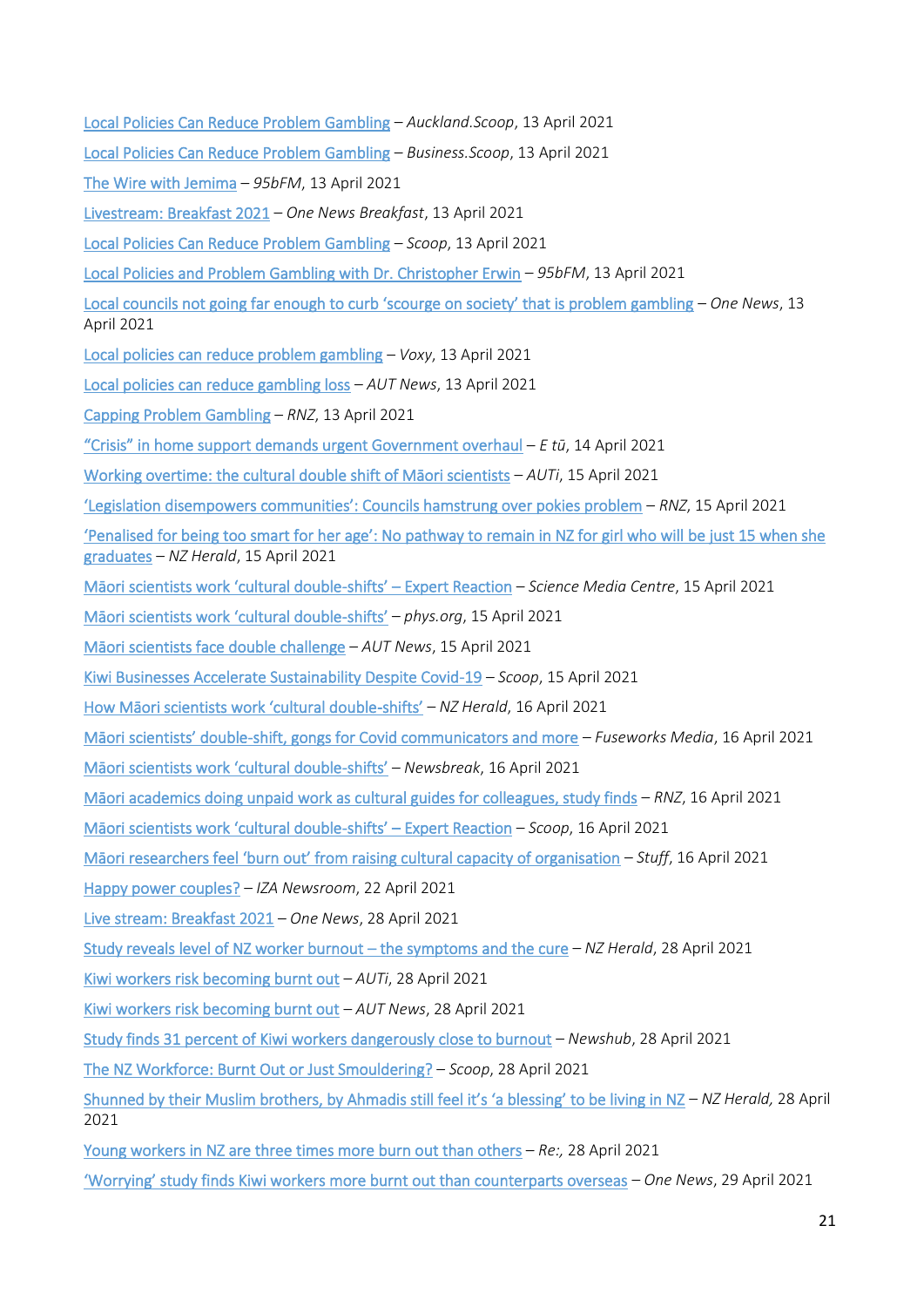| Feeling the burnout: More than 1 in 10 New Zealanders are stressed at work - The Spinoff, 29 April 2021                                |
|----------------------------------------------------------------------------------------------------------------------------------------|
| Technology enslaves us to our work. Is it time to enforce the right to switch off? - Stuff, 2 May 2021                                 |
| AUT Diversity & Dialogue Iftar Dinner - Pearl of the Islands Foundation News, 4 May 2021                                               |
| Dr Betty Ofe-Grant - "The Expression, Experiences & Transcendence of Low Skill for Aotearoa - Pacific Media<br>Network, 12 May 2021    |
| First national hui on counterterrorism to be held in Christchurch in June - Stuff, 13 May 2021                                         |
| He Whenua Taurikura: New Zealand's Hui on Countering Terrorism and Violent Extremism - Beehive, 13 May<br>2021                         |
| Pasifika voices needed for research project on literacy and numeracy skills - RNZ, 17 May 2021                                         |
| Pasifika voices needed for research project on literacy and numeracy skills - Loop, 18 May 2021                                        |
| Couples with the same profession are more successful - WirtschaftsWoche, 18 May 2021                                                   |
| <u>Young workers are more burnt out than any other age group, but why?</u> $-$ <i>Re:</i> , 19 May 2021                                |
| New Book Tackles the Business of Faith - Scoop, 25 May 2021                                                                            |
| New book tackles business of faith - AUTi News, 27 May 2021                                                                            |
| Kiwis are working longer but producing less, new figures show - One News, 31 May 2021                                                  |
| AUT study: 18% of employees are 'burnt out' - Newstalk ZB, 1 June 2021                                                                 |
| Flames in the NZ workplace - AUTi News, 1 June 2021                                                                                    |
| Maori employees 163pct more likely to burn out - RNZ, 1 June 2021                                                                      |
| Employees burnt out and smouldering - Sunlive, 8 June 2021                                                                             |
| Media matters: the value of productivity - AUTi News, 10 June 2021                                                                     |
| Arihia Bennett to chair Royal Commission Ministerial Advisory Group - Beehive, 12 June 2021                                            |
| Housing redevelopment impact - AUT News, 14 June 2021                                                                                  |
| How Urban Housing Development Affects Wellbeing - Scoop, 14 June 2021                                                                  |
| Mental health 'tsunami' to hit workplaces - Newsroom, 14 June 2021                                                                     |
| The Amazon that customers don't see - NZ Herald, 16 June 2021                                                                          |
| "We're surviving, I wouldn't say we're thriving": What parenting looks like in Aotearoa today - Stuff, 20 June<br>2021                 |
| Are low-paid jobs really a stepping stone to better pay? A new study suggests it's not that simple - The<br>Conversation, 21 June 2021 |
| Is any job better than no job - really? - AUT News, 22 June 2021                                                                       |
| Are low-paid jobs really a stepping stone to better pay? - QRIUS, 28 June 2021                                                         |
| Four-day week business pioneer frustrated NZ law 'penalising companies' - RNZ, 9 July 2021                                             |
| Teacher makes 200 job applications, but still can't get permanent work: 'Is it because I'm Muslim?' $-NZ$<br>Herald, 22 July 2021      |

['Inked' and Service: my journey of connectedness and identity](https://workresearch.aut.ac.nz/media-and-events/pages/inked-and-service-my-journey-of-connectedness-and-identity) – *AUTi*, 26 July 2021

[Celebrating staff appointments](https://workresearch.aut.ac.nz/media-and-events/pages/celebrating-staff-appointments-july) – July – *AUTi*, 26 July 2021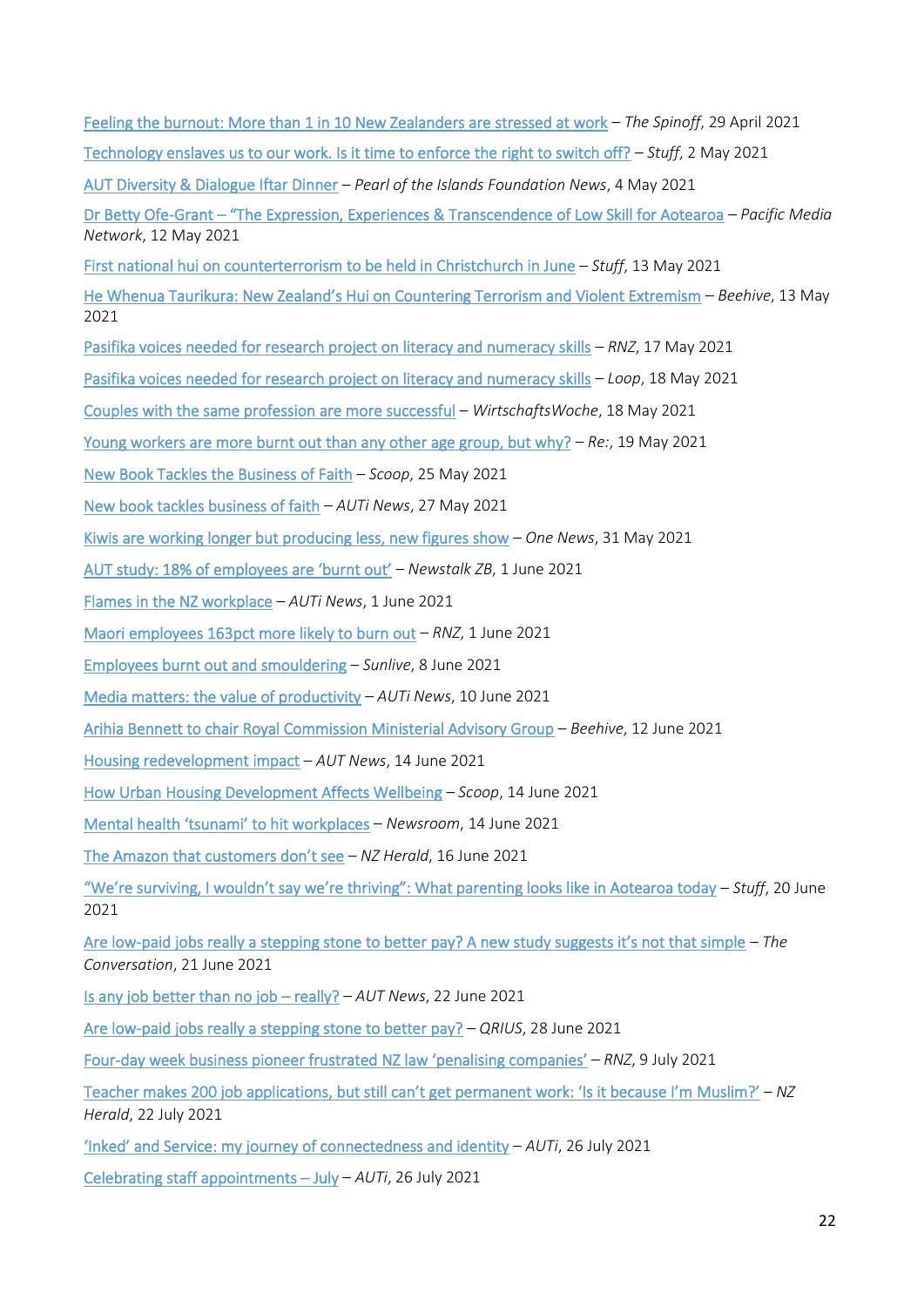| NZ labour market the worst since the 1970s - economist - One News, 29 July 2021 |  |  |
|---------------------------------------------------------------------------------|--|--|
|---------------------------------------------------------------------------------|--|--|

[Professor warns: Job seekers in a strong position, should not be overconfident](https://www.newstalkzb.co.nz/on-air/early-edition/audio/jarrod-haar-management-professor-says-job-seekers-are-in-a-strong-position-but-should-not-be-overconfident/) – *Newstalk ZB*, 12 August 2021

[Why do we work five days \(and 40 hours\) a week?](https://www.stuff.co.nz/business/126061790/why-do-we-work-five-days-and-40-hours-a-week) – *Stuff*, 16 August 2021

[University professor's 'heart broke' over discrimination, then she studied it](stuff.co.nz/pou-tiaki/126222025/university-professors-heart-broke-over-discrimination-then-she-studied-it) – *Stuff*, 30 August 2021

[You can keep your working from home in lockdown](https://www.stuff.co.nz/life-style/homed/126187966/you-can-keep-your-working-from-home-in-lockdown) – *Stuff*, 5 September 2021

Auckland professor says 'specific nation-building' [course to get citizenship could counter terrorism](https://www.nzherald.co.nz/nz/auckland-professor-says-specific-nation-building-course-to-get-citizenship-could-counter-terrorism/AWLBT6AUPXNWUV57DAGVG333KQ/) – *NZ Herald*, 8 September 2021

[How Covid-19 has made Dads re-evaluate work-life balance](https://www.newstalkzb.co.nz/on-air/kerre-mcivor-mornings/audio/dr-katherine-ravenswood-employment-relations-professor-on-how-covid-19-has-made-dads-re-evaluate-work-life-balance/) – *Newstalk ZB*, 9 September 2021

[Migrant Action condemns NZ nation](https://asiapacificreport.nz/2021/09/09/migrant-action-condemns-nation-building-course-idea-as-discriminating/) – building course idea as 'discriminating' – *Asia Pacific Report*, 9 September 2021

[Overlooked and undervalued, New Zealand's community caregivers have become the 'invisible' essential](https://theconversation.com/overlooked-and-undervalued-new-zealands-community-caregivers-have-become-the-invisible-essential-workers-167632)  [workers](https://theconversation.com/overlooked-and-undervalued-new-zealands-community-caregivers-have-become-the-invisible-essential-workers-167632) – *The Conversation*, 16 September 2021

[Lonely battle for support workers](https://www.odt.co.nz/opinion/lonely-battle-support-workers) – *Otago Daily Times*, 20 September 2021

[Worker anxiety, depression rising during pandemic and lockdowns: AUT Survey. How to beat it](https://www.nzherald.co.nz/business/worker-anxiety-depression-rising-during-pandemic-and-lockdowns-aut-survey-how-to-beat-it/FLGLGB7ZSPA5ZH7YOITOM7YH7E/) – *NZ Herald*, 30 September 2021

[Anxiety rising in the Kiwi workforce](https://news.aut.ac.nz/news/anxiety-rising-in-the-kiwi-workforce) – *AUT News*, 30 September 2021

[In a lockdown, where does work end and parenting beg](https://theconversation.com/in-a-lockdown-where-does-work-end-and-parenting-begin-welcome-to-the-brave-new-world-of-zigzag-working-169088?utm_source=linkedin&utm_medium=bylinelinkedinbutton)in? Welcome to the brave new world of 'zigzag [working'](https://theconversation.com/in-a-lockdown-where-does-work-end-and-parenting-begin-welcome-to-the-brave-new-world-of-zigzag-working-169088?utm_source=linkedin&utm_medium=bylinelinkedinbutton) – *The Conversation*, 5 October 2021

[Universities must be proactive in tackling radicalisation](https://www.stuff.co.nz/opinion/126597972/universities-must-be-proactive-in-tackling-radicalisation) – *Stuff*, 12 October 2021

[NZ Employers take note: The "Great Resignation" is Happening Here](https://www.scoop.co.nz/stories/BU2110/S00344/nz-employers-take-note-the-great-resignation-is-happening-here.htm) – *Scoop*, 14 October 2021

[Study reveals more Kiwis are thinking of changing careers](https://www.newstalkzb.co.nz/on-air/mike-hosking-breakfast/audio/jarrod-haar-study-reveals-more-kiwis-are-thinking-of-changing-careers/) – *Newstalk ZB*, 14 October 2021

[Why lockdown will accelerate](https://www.newsroom.co.nz/the-great-resignation-on-its-way-to-nz) NZ's 'big quit' – *Newsroom*, 19 October 2021

['Great resignation' coming to NZ: More people ponder quitting their job](https://www.stuff.co.nz/business/126696547/great-resignation-coming-to-nz-more-people-ponder-quitting-their-job) – *Stuff*, 20 October 2021

[Pandemic puts spotlight on sick leave for workers in New Zealand](https://www.tvnz.co.nz/shows/seven-sharp/clips/pandemic-puts-spotlight-on-sick-leave-for-workers-in-new-zealand) – *Seven Sharp*, 27 October 2021

Afternoon radio show [part 1](http://mms.tveyes.com/MediaView/?c3RhdGlvbj0xNTUzNSZTdGFydERhdGVUaW1lPTExJTJmMDUlMmYyMDIxKzA3JTNhMDQlM2EwNiZFbmREYXRlVGltZT0xMSUyZjA1JTJmMjAyMSswNyUzYTA0JTNhNDImJnBsYXlzdG9wPTExJTJmMDUlMmYyMDIxKzA3JTNhMDUlM2EwMCZwYXJ0bmVyaWQ9NzMxMyYmaGlnaGxpZ2h0cmVnZXg9Jm1vZGVkaXRvcmVuYWJsZT10cnVlJm1vZGVkaXRvcmRlc3RpbmF0aW9ucz00JiZleHBpcmF0aW9uPTEyJTJmMDUlMmYyMDIxKzA3JTNhMDQlM2EwNi4wMDAmaW5zdGFudFBsYXk9VHJ1ZSZzaWduYXR1cmU9NTYxODM4M2RmMjE5MGQxMTUzMDZmMjAwZjg1N2IzMGM=) and [part 2](http://mms.tveyes.com/MediaView/?c3RhdGlvbj0xNTUzNSZTdGFydERhdGVUaW1lPTExJTJmMDUlMmYyMDIxKzA2JTNhMzMlM2E1OSZFbmREYXRlVGltZT0xMSUyZjA1JTJmMjAyMSswNiUzYTM0JTNhNDEmJnBsYXlzdG9wPTExJTJmMDUlMmYyMDIxKzA2JTNhMzQlM2E1OCZwYXJ0bmVyaWQ9NzMxMyYmaGlnaGxpZ2h0cmVnZXg9Jm1vZGVkaXRvcmVuYWJsZT10cnVlJm1vZGVkaXRvcmRlc3RpbmF0aW9ucz00JiZleHBpcmF0aW9uPTEyJTJmMDUlMmYyMDIxKzA2JTNhMzMlM2E1OS4wMDAmaW5zdGFudFBsYXk9VHJ1ZSZzaWduYXR1cmU9NWU4YTlmOGM2Y2MxZTE5Njk1MWIzNmVhMGE1YTNlOWU=) – *Newstalk ZB*, 5 November 2021

[How Kiwis changed their internet use during lockdown](http://www.voxy.co.nz/technology/5/395046) – *Voxy*, 5 November 2021

[Lockdown shows "digital user divide"](https://news.aut.ac.nz/news/lockdown-shows-digital-user-divide) – *AUT News*, 5 November 2021ss

[Bridge between views on NZ's pay equity](https://www.newstalkzb.co.nz/on-air/heather-du-plessis-allan-drive/audio/jarrod-haar-aut-business-school-professor-on-fairness-and-transparency-of-wages/) – *Newstalk ZB*, 16 November 2021

[Using our summer break to combat burnout](https://www.facebook.com/Breakfaston1/videos/445791837145521/) – *Breakfast,* 2 December 2021

[Can summer tame the flames of burnout?](https://news.aut.ac.nz/news/can-summer-tame-the-flames-of-burnout) – *AUT News*, 2 December 2021

[How to harness the great recruitment](https://news.aut.ac.nz/opinion/how-to-harness-the-great-recruitment) – *AUT News*, 6 December 2021